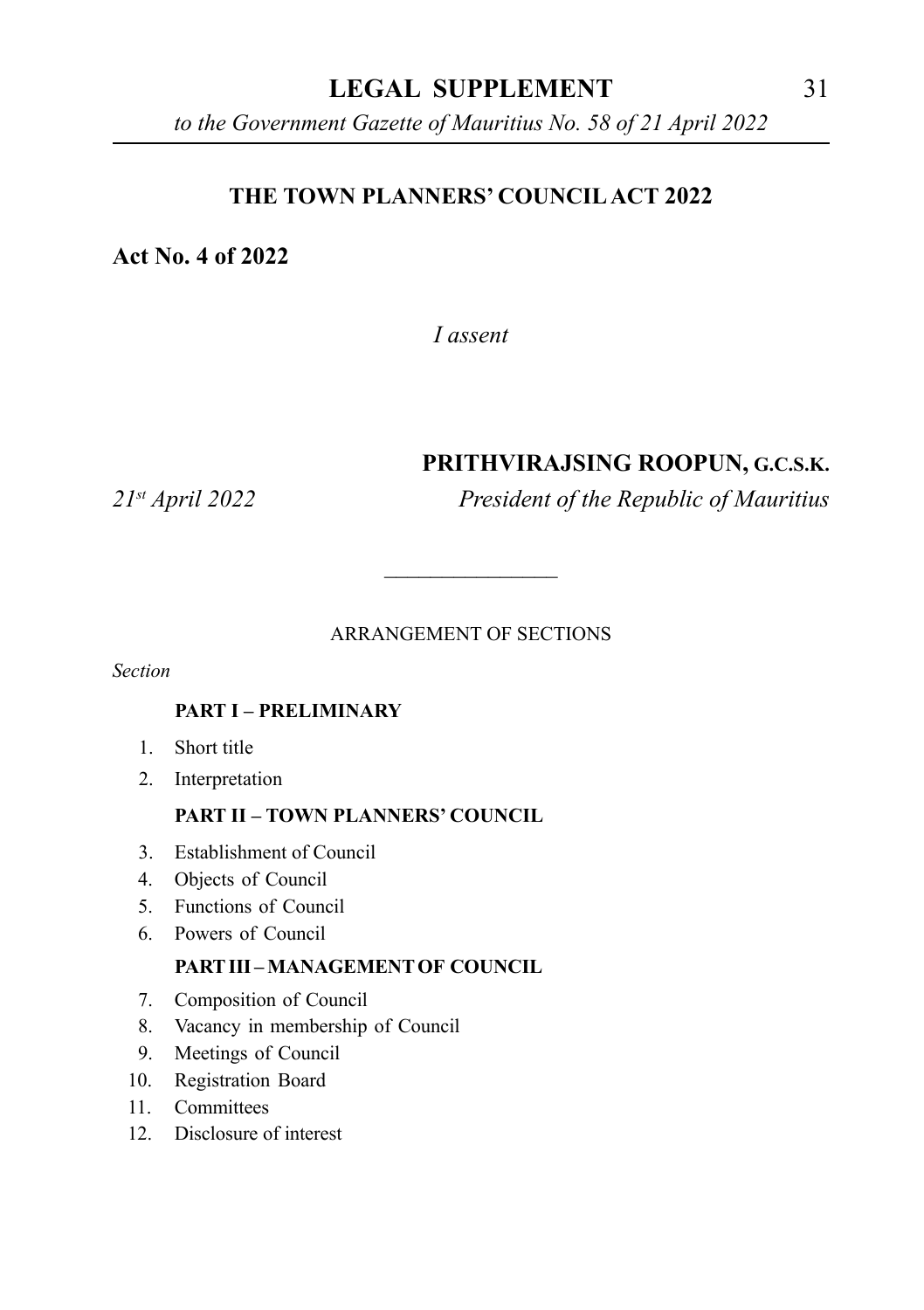- 13. Registrar
- 14. Delegation
- 15. Appointment of officers
- 16. Conditions of service of officers
- 17. Protection from liability
- 18. Powers of Minister

#### **PART IV – REGISTERED TOWN PLANNER**

- 19. Town planning
- 20. Registration of town planner
- 21. Register
- 22. Continuing Professional Development
- 23. Annual fee
- 24. Annual list

#### **PART V – REGISTRATION OF LOCAL AND FOREIGN FIRM OF TOWN PLANNERS**

- 25. Local firm of town planners
- 26. Foreign firm of town planners

#### **PART VI – DISCIPLINE**

- 27. Preliminary investigation
- 28. Disciplinary proceedings
- 29. Professional Conduct Committee
- 30. Proceedings of Professional Conduct Committee
- 31. Disciplinary measures
- 32. Other disciplinary measures
- 33. Summary proceedings
- 34. Effect of suspension or deregistration
- 35. Restoration of name and other particulars to Register

#### **PART VII – FINANCIAL PROVISIONS AND ACCOUNTS**

- 36. General Fund
- 37. Execution of documents
- 38. Donations
- 39. Annual report
- 40. Audit

#### **PART VIII – MISCELLANEOUS**

- 41. Seal of Council
- 42. Legal proceedings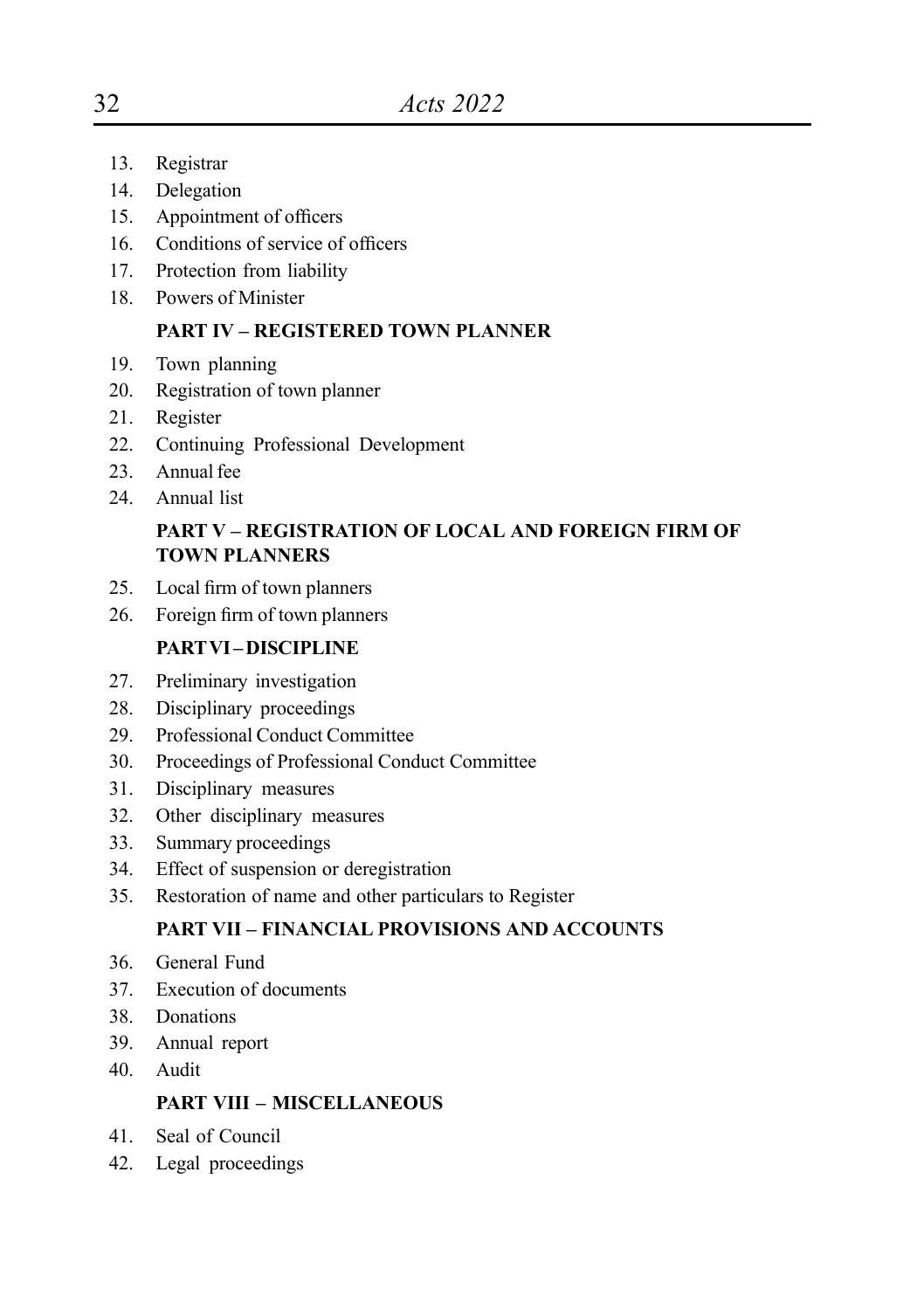- 43. Confidentiality
- 44. Review of decision of Council
- 45. Offences
- 46. Regulations
- 47. Savings and transitional provisions
- 48. Commencement

**SCHEDULE** 

# **An Act**

\_\_\_\_\_\_\_\_\_\_\_\_\_\_\_

## **To establish the Town Planners' Council and to provide for the practice and discipline of town planners**

ENACTED by the Parliament of Mauritius, as follows –

#### **PART I – PRELIMINARY**

**1. Short title**

This Act may be cited as the Town Planners' Council Act 2022.

**2. Interpretation**

In this  $Act -$ 

"Chairperson" means the Chairperson of the Council;

"Code of Practice" means such Code of Practice as may be prescribed under section 46;

"committee" means a committee set up under section 11;

"Continuing Professional Development programmes" means programmes, courses, lectures, seminars, conferences or workshops in relation to –

- (a) new town planning techniques and methods of management;
- (b) changes in planning law, planning guidelines and standards; or
- (c) any other matter related to the profession of town planners;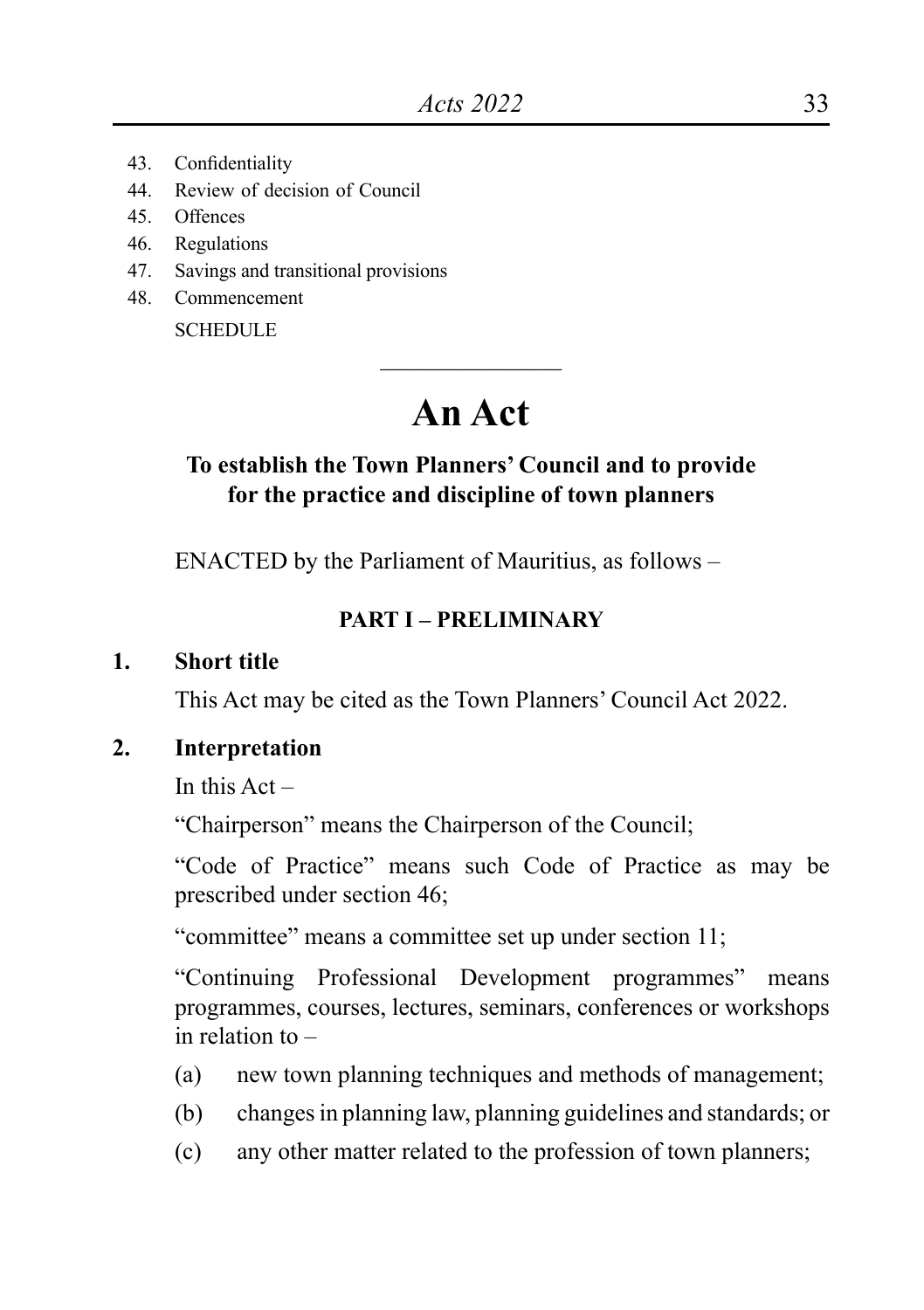"Council" means the Town Planners' Council established under section 3<sup>-</sup>

"delegated power" means the power delegated to the Council by the Public Service Commission, under section 89(2)(b)(i) of the Constitution and subject to Part IVA of the Public Service Commission Regulations, to enquire and report into any complaint of professional misconduct or negligence against a town planner appointed by the Public Service Commission;

"financial year" has the same meaning as in the Finance and Audit Act;

"local firm of town planners" means a body, group, company, partnership or *société* which provides town planning services and is under the control of a registered town planner;

"foreign firm of town planners" means a body, group, company, partnership or *société* which provides town planning services and is under the control of a foreign town planner;

"foreign town planner" –

- (a) means a non-citizen who is
	- (i) authorised by the competent authority in his country to practise town planning; or
	- (ii) a professional member of a recognised institution of his country in the field of town planning; but
- (b) does not include a non-citizen who is a resident of Mauritius and whose name is entered on the Register;

"investigation" means a preliminary investigation under section 27;

"licensed auditor" has the same meaning as in the Financial Reporting Act;

"member" –

- (a) means a member of the Council; and
- (b) includes the Chairperson and the Vice-chairperson;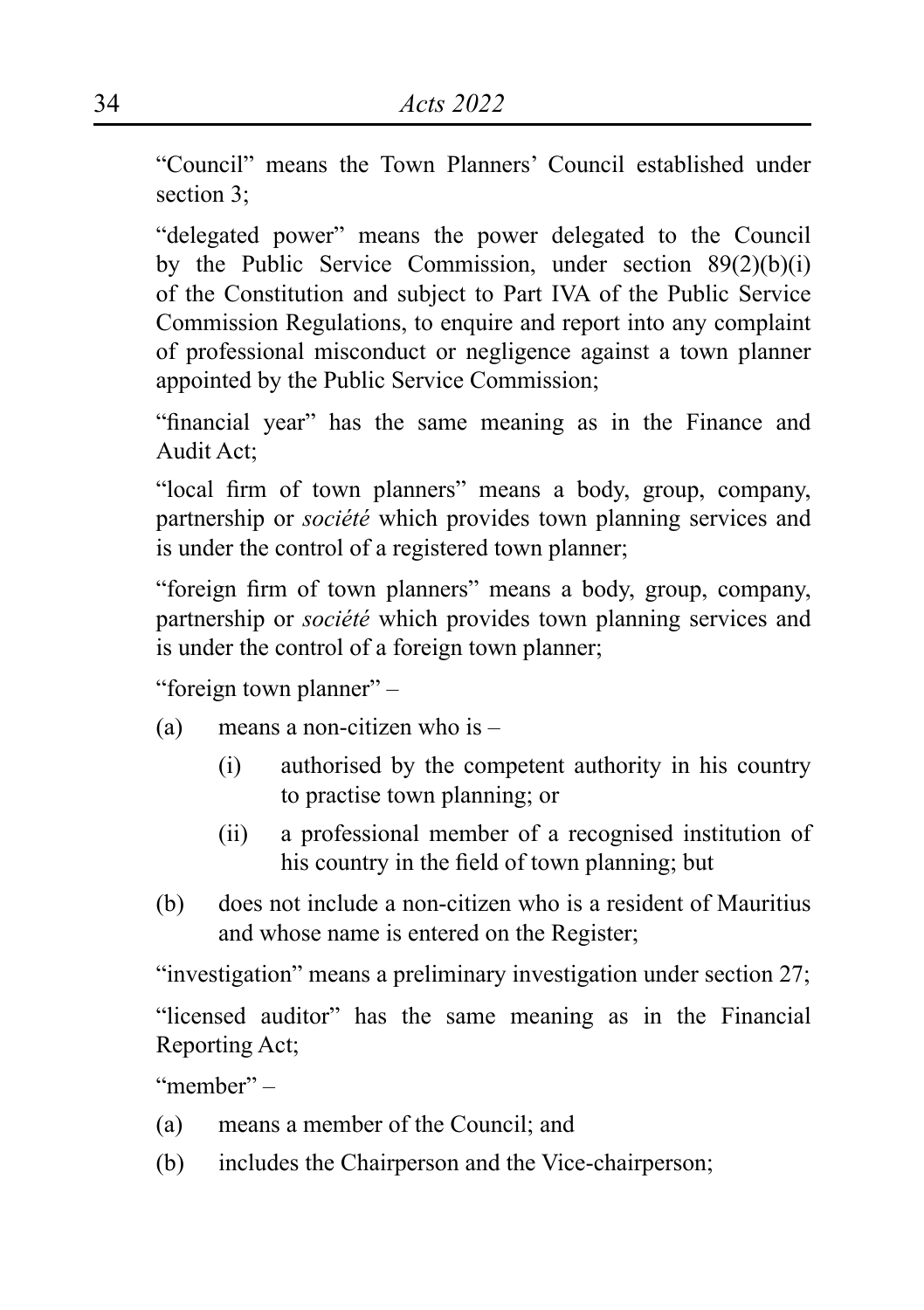"Minister" means the Minister to whom responsibility for the subjects of housing and land use planning is assigned;

"Ministry" means Ministry responsible for the subjects of housing and land use planning;

"officer" –

(a) means an officer appointed under section 15; and

(b) includes the Registrar;

"Professional Conduct Committee" means a Professional Conduct Committee set up under section 29;

"Register" means the register of town planners, kept under section 21;

"registered town planner" means a person providing town planning services and who is registered as such under section 20;

"Registrar" means the Registrar of the Council appointed under section 13;

"Registration Board" means the Registration Board set up under section 10<sup> $\cdot$ </sup>

"supervising officer" means the supervising officer of the Ministry;

"Town and Country Planning Board" means the Town and Country Planning Board established under the Town and Country Planning Act;

"town planning" –

- (a) means the coordination of the orderly and economic use and development of land, proper management and conservation of natural and man-made resources for the purposes of promoting the welfare of the community; and
- (b) includes urban and regional planning, town and country planning, city planning, spatial planning and land use planning;

"Vice-chairperson" means the Vice-chairperson of the Council.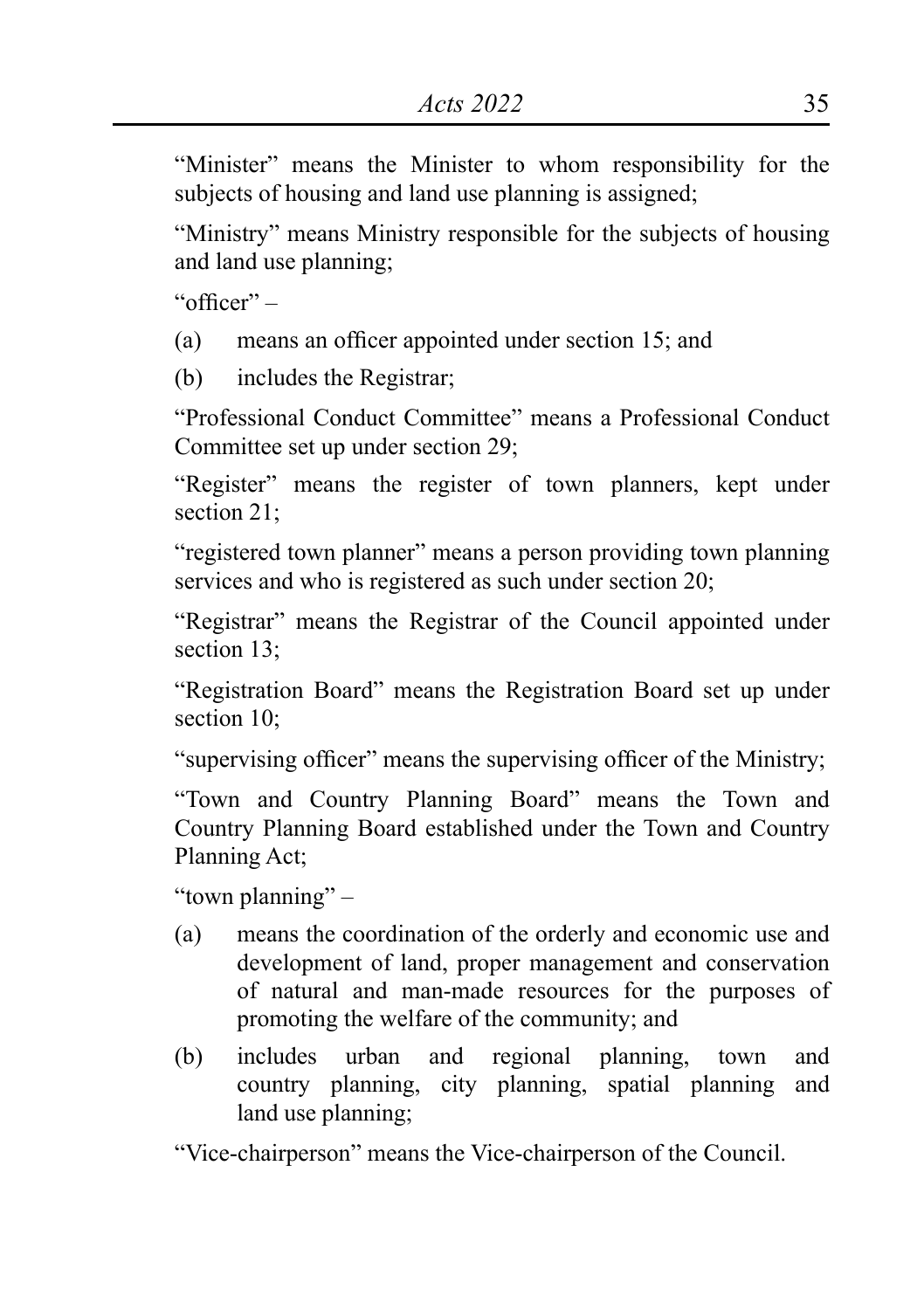# **PART II – TOWN PLANNERS' COUNCIL**

# **3. Establishment of Council**

(1) There is established for the purposes of this Act the Town Planners' Council of Mauritius.

(2) The Council shall be a body corporate.

(3) The principal place of business of the Council shall be at such place as it may determine.

# **4. Objects of Council**

The Council shall –

- (a) regulate the profession of town planners; and
- (b) promote advancement in the field of town planning.

# **5. Functions of Council**

The Council shall –

- (a) register town planners;
- (b) provide for the registration of local and foreign firms of town planners exercising in Mauritius;
- (c) exercise and maintain discipline in the profession of town planners –
	- (i) in relation to a town planner who is appointed by the Public Service Commission and in respect of whom the Council holds a delegated power, to the extent and within the limits of that delegation of power; and
	- (ii) in relation to any other registered town planner;
- (d) establish a Code of Practice on standards of professional conduct and ethics and monitor compliance with such Code;
- (e) co-operate with any other local or overseas institution having objects wholly or partly similar to its objects;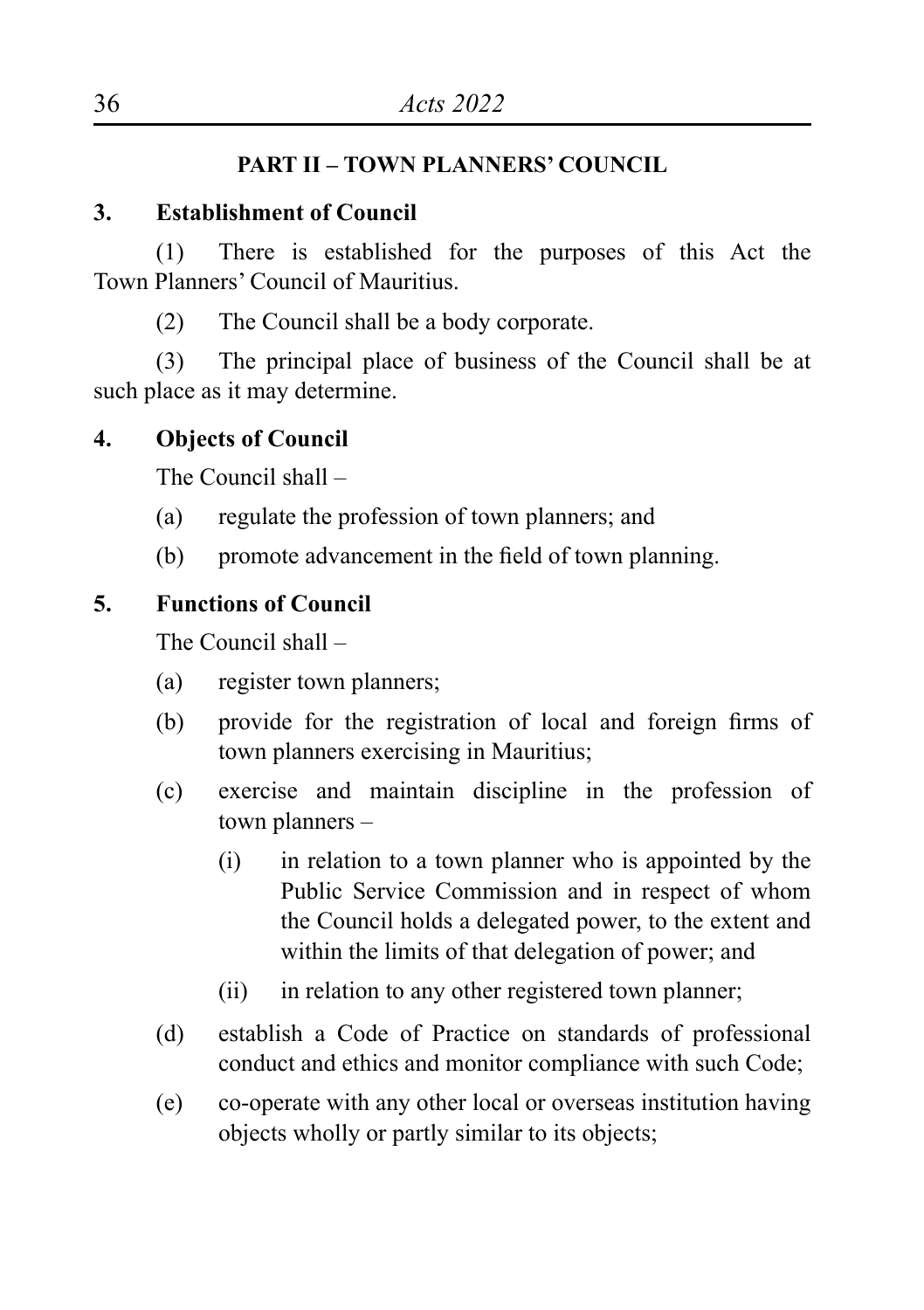- (f) publish an annual list as required under section 24;
- (g) keep a record of its proceedings and decisions;
- (h) approve, organise or cause to be organised training programmes, courses, lectures, seminars or conferences for the profession of town planners;
- (i) advise the Minister on matters pertaining to this Act or any matter connected with, or incidental to, it; and
- (j) perform such other functions as are conducive to its objects.

#### **6. Powers of Council**

The Council shall have such powers as may be necessary to discharge its functions most effectively and may, in particular –

- (a) enter into any contract or other agreement;
- (b) set up any committee;
- (c) sell or exchange any property;
- (d) make or receive any grant or donation, other than to, or from, a town planner, a foreign town planner or a firm of town planners;
- (e) borrow money, other than from a town planner, a foreign town planner or a firm of town planners, and raise funds;
- (f) collect or receive any fee, rental, interest or other sum which may lawfully accrue to it; and
- (g) generally do such acts and things as may be necessary for the purposes of this Act.

## **PART III – MANAGEMENT OF COUNCIL**

#### **7. Composition of Council**

- (1) The Council shall consist of
	- (a) 4 registered town planners, to be appointed by the Minister from among town planners posted at the Ministry;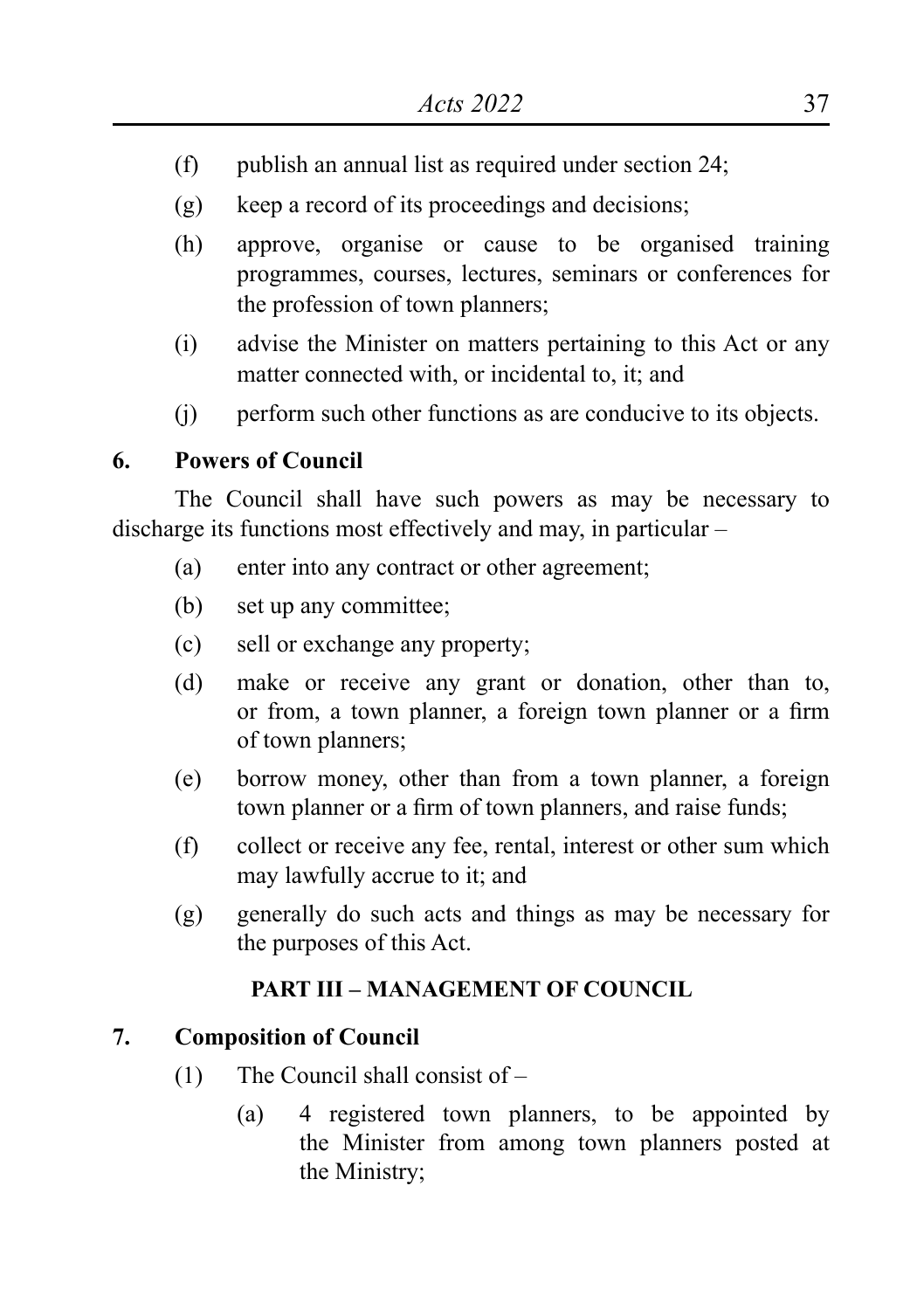- (b) 3 registered town planners from local government service, to be appointed by the Minister on the recommendation of the Minister responsible for the subject of local government;
- (c) 2 registered town planners in private practice, to be elected in the manner specified in the Schedule;
- (d) a representative of the Ministry;
- (e) a representative of the Attorney-General's Office; and
- (f) 2 persons who are not town planners, to be appointed by the Minister.

(2) The Council shall elect a Chairperson and a Vice-chairperson from among the members referred to in subsection  $(1)(a)$ ,  $(b)$ , and  $(c)$ .

(3) A member, other than a member referred to in subsection (1)(d) or (e) shall, subject to section 8, hold office for a period of 2 years and shall be eligible for reappointment or re-election, as the case may be.

#### **8. Vacancy in membership of Council**

(1) A member, other than a member referred to in section  $7(1)(d)$ or (e) shall cease to hold office –

- (a) on completion of his term of office; or
- (b) on his resignation, by a one-month notice in writing given to the Registrar.

(2) Where a member referred to in section  $8(1)(b)$  resigns, his seat shall become vacant as from the date on which the Registrar receives the notice.

(3) The Council may remove from office any member, other than a member referred to in sections  $(7)(1)(d)$  or (e), who –

- (a) is absent, without leave of the Council, from 3 consecutive meetings of the Council;
- (b) commits an act of professional misconduct, professional negligence, or a breach of the Code of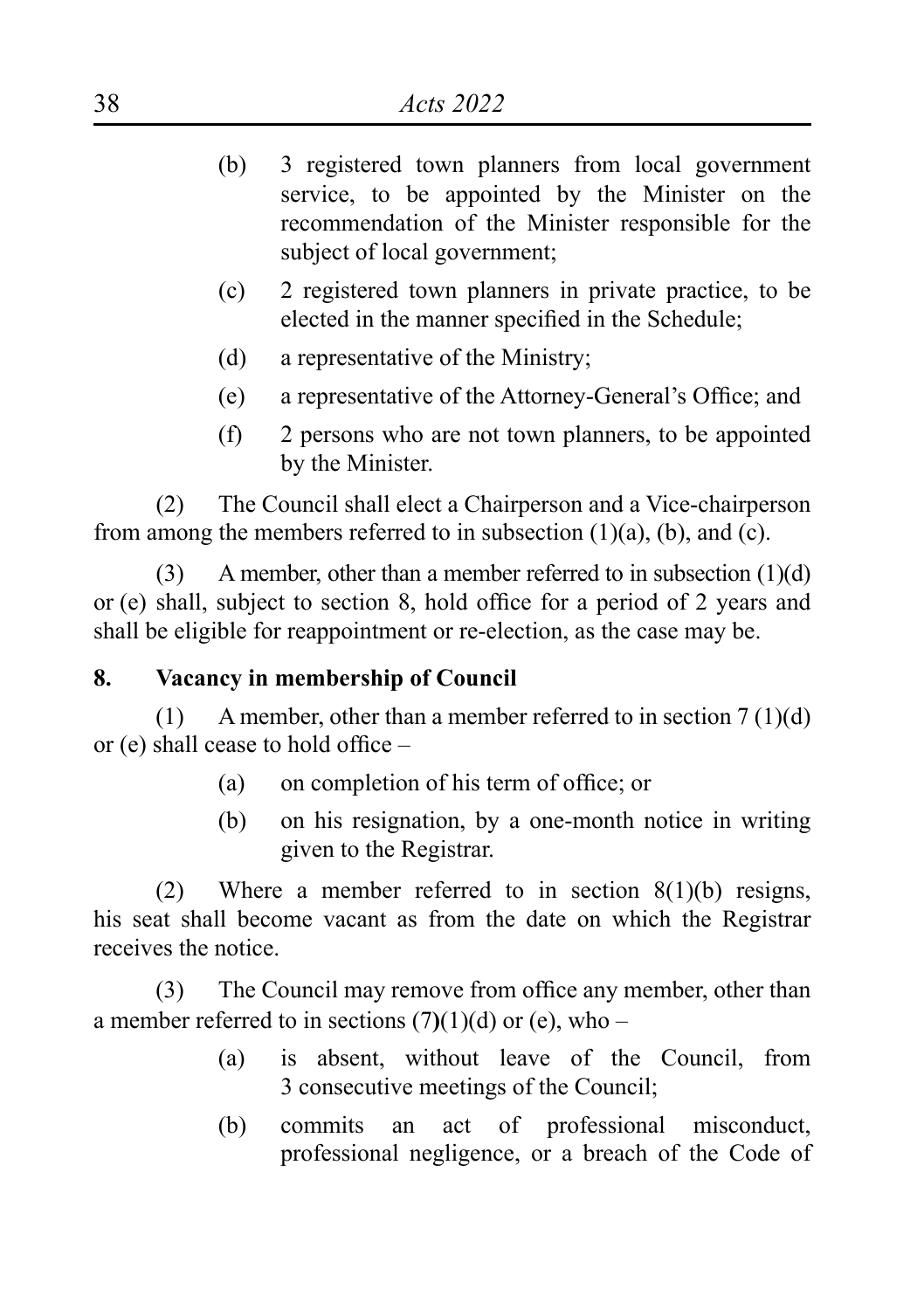Practice, which, in the opinion of the Council, renders him unfit to be a member;

- (c) is convicted of an offence of fraud or dishonesty or any such other offence;
- (d) is suspended or deregistered as a town planner under this Act;
- (e) is suffering from such mental or physical impairment as, in the opinion of the Council, renders him unfit to be a member;
- (f) fails to disclose any pecuniary or other material interest which he has in relation to any matter before the Council; or
- (g) becomes insolvent, assigns his estate for, the benefit of his creditors or makes an arrangement with his creditors.

(4) The Council may suspend from office, for such time as it may determine, any member who is –

- (a) liable to be removed from office under subsection  $(3)$ ;
- (b) in breach of the Code of Practice; or
- (c) the subject of a preliminary investigation.

(5) Where a vacancy occurs in the membership of the Council, the vacancy shall be filled, in the case of a member –

- (a) referred to in section  $7(1)(a)$ , (b), (d) and (e), by a fresh appointment; or
- (b) who is elected, by appointing the town planner who obtained the highest number of votes after the elected town planner at the last election held before the vacancy arose.

 $(6)$  A person appointed under subsection  $(5)$  shall hold office for the remainder of the term of office of the person whom he replaces.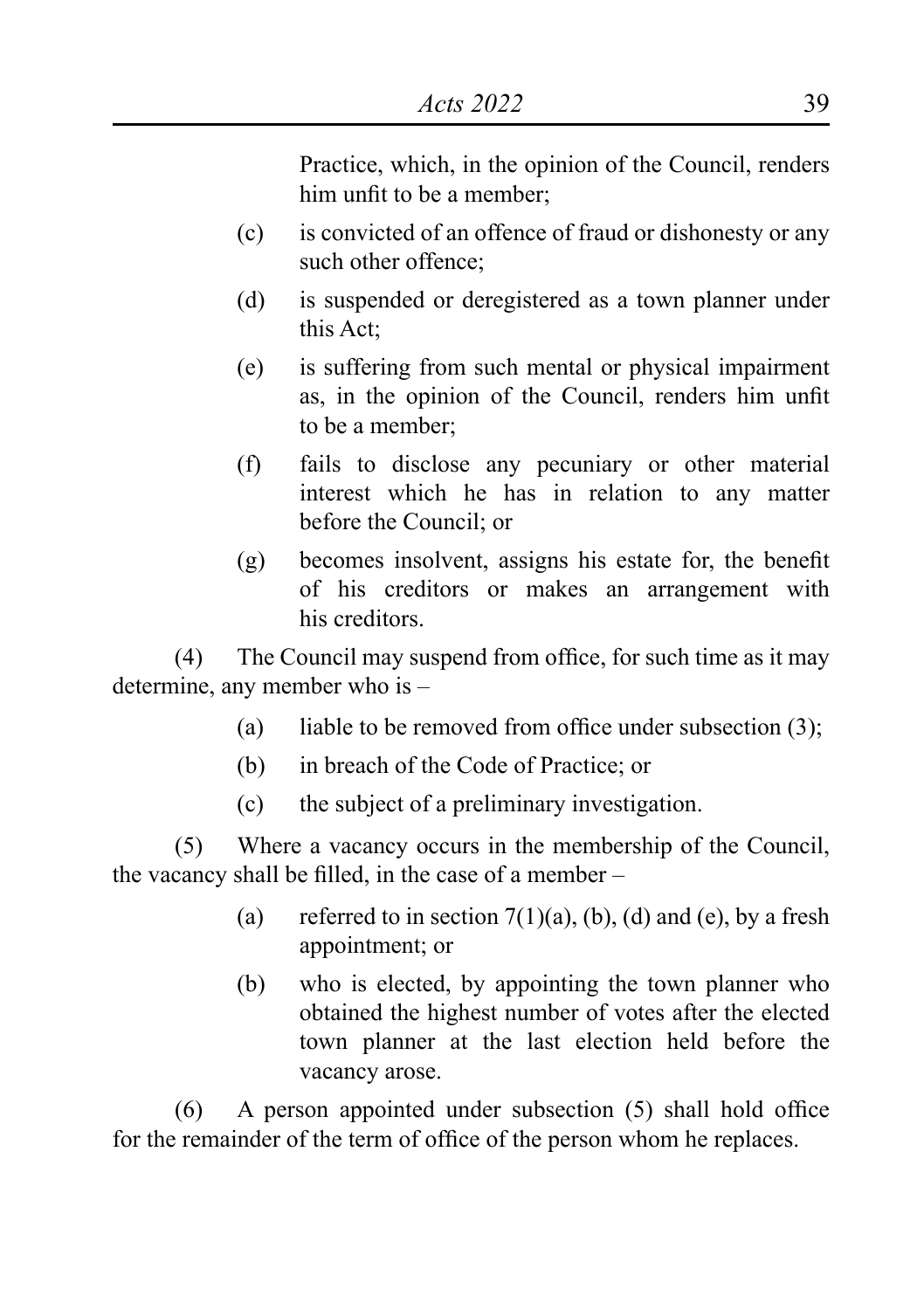# **9. Meetings of Council**

(1) The Council shall meet as often as the Chairperson may determine but at least once every two months.

(2) A meeting of the Council shall be held at such time and place as the Chairperson may determine.

(3) At any meeting of the Council, 8 members shall constitute a quorum.

(4) (a) Where the Chairperson is absent from a meeting of the Council, the Vice-chairperson shall preside at a meeting of the Council.

(b) Where the Chairperson and the Vice-chairperson are absent from a meeting of the Council, the members present shall elect one of the members referred to in section  $7(1)(a)$ , (b), (c) or (d) to chair the meeting.

- (5) (a) A special meeting of the Council
	- (i) may be convened by the Chairperson at any time; or
	- (ii) shall be convened by the Registrar within 21 days of the receipt of a request in writing signed by not less than 5 members.

(b) Any request made under paragraph (a)(ii) shall specify the purpose for which the special meeting is sought.

(6) The Council may, where it considers necessary, co-opt such other persons with relevant expertise not already available to the Council to assist it in relation to any matter before it.

(7) At any meeting of the Council, each member shall have one vote on a matter in issue and, in the event of an equality of votes, the person presiding shall have a casting vote.

(8) Subject to this section, the Council shall regulate its meetings and proceedings in such manner as it may determine.

(9) Every member, including a co-opted member, shall be paid such fees and allowances as the Council may determine.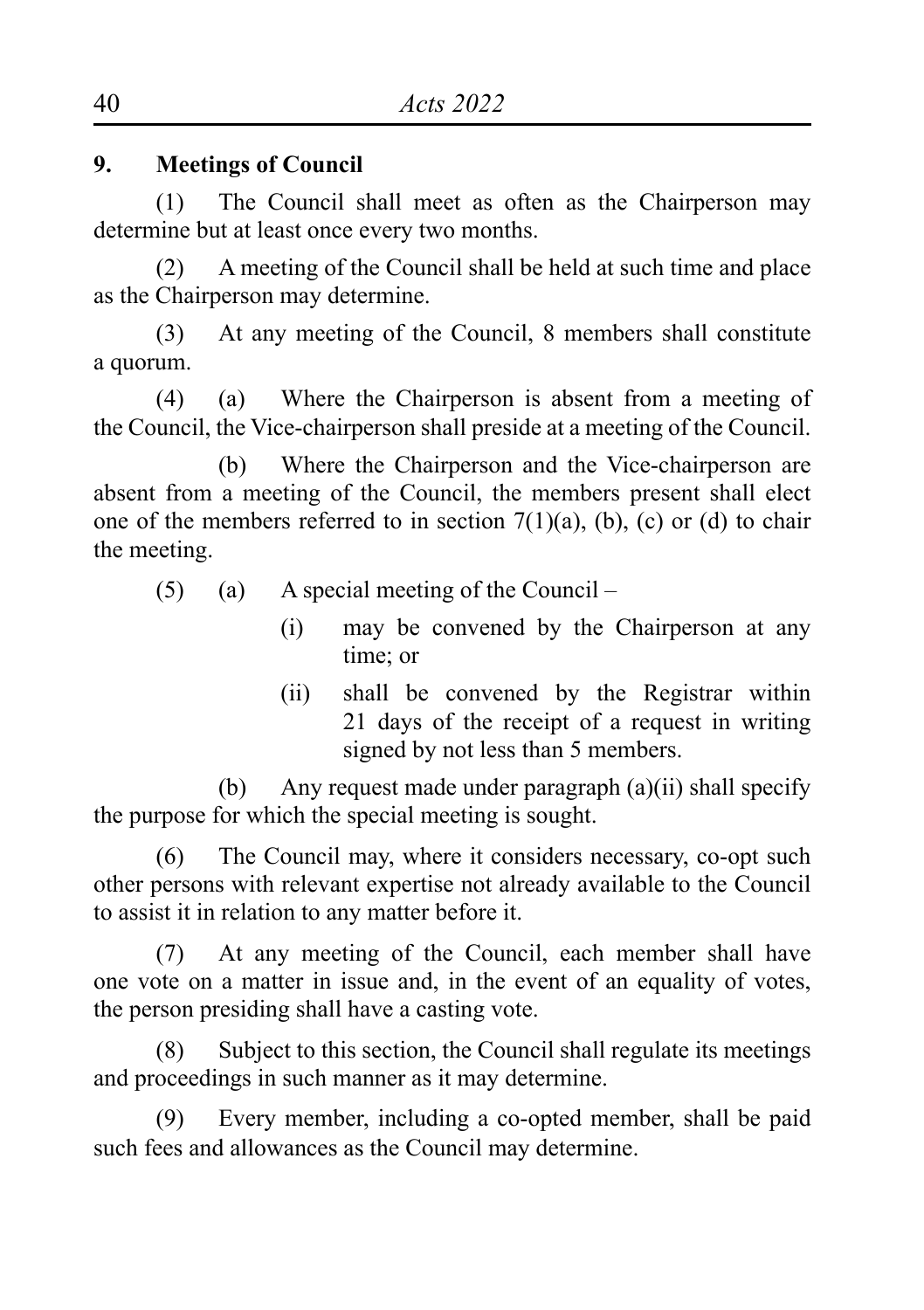## **10. Registration Board**

(1) The Council shall set up a Registration Board to assist it in the determination of applications for the registration of town planners.

- (2) The Registration Board shall consist of
	- (a) a chairperson; and
	- (b) 2 assessors

to be appointed, subject to subsection (3), by the Council on such terms and conditions as it may determine.

(3) The chairperson and the 2 assessors referred to in subsection (2) shall be registered town planners with at least 10 years' experience in the field of town planning.

# **11. Committees**

(1) The Council may set up such committees as may be necessary to assist it in the discharge of its functions, including the conduct of a preliminary investigation.

(2) A committee shall consist of not less than 3 members and such other persons as may be co-opted by the Council.

(3) A committee shall –

- (a) meet as often as is necessary and at such time and place as the chairperson of the committee may determine;
- (b) meet as and when required by the Council; and
- (c) regulate its meetings and proceedings in such manner as it may determine.

(4) A committee shall submit its report within such time as the Council may determine.

(5) The report referred to in subsection (4) shall contain the committee's observations, comments, recommendations or findings, if any, on any matter referred to it.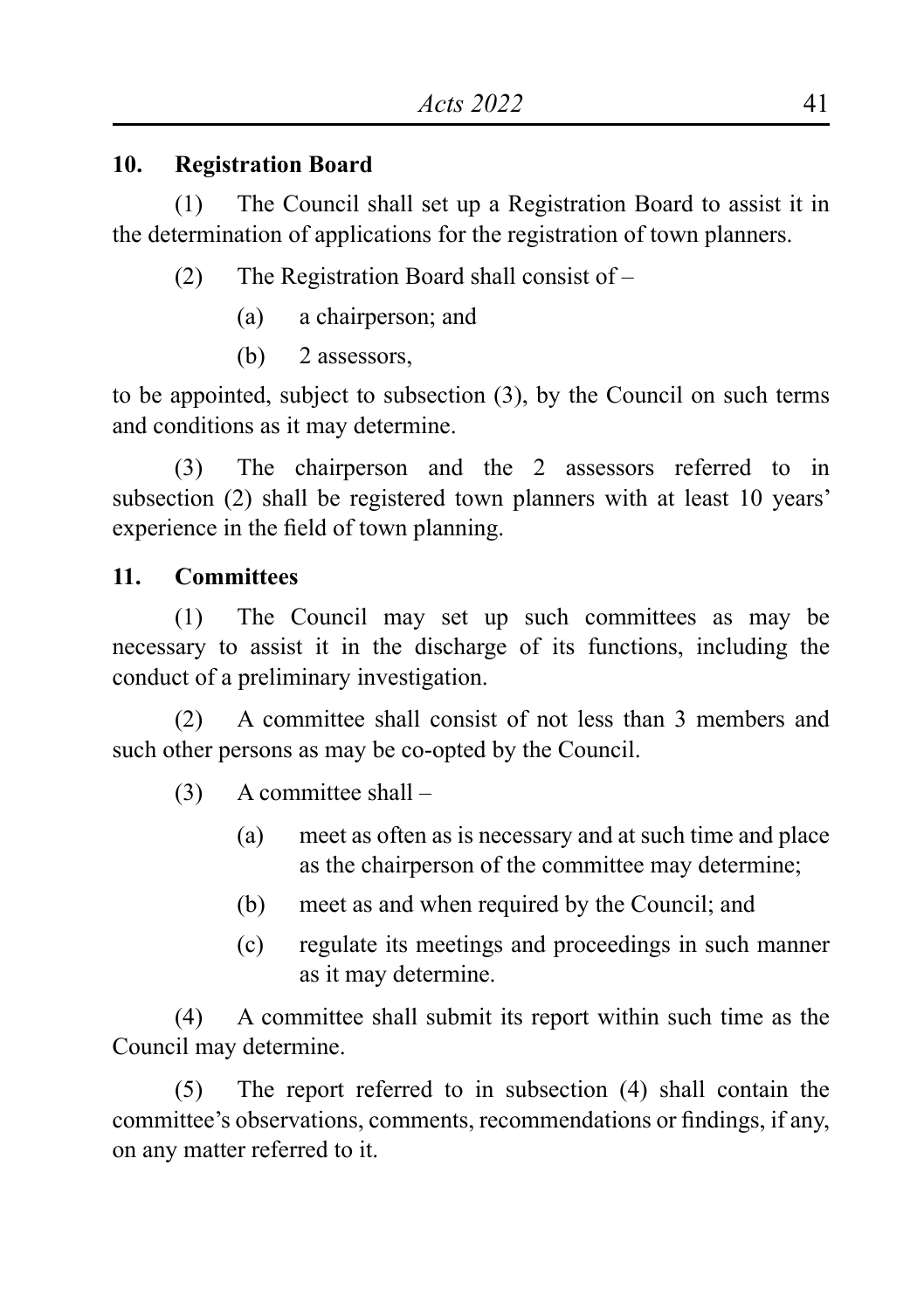## **12. Disclosure of interest**

(1) Where any member, or any person related to the member by blood or marriage, has a pecuniary or other material interest in relation to any matter before the Council, the Registration Board or a committee, that member –

- (a) shall disclose the nature of the interest before or at the meeting convened to discuss that matter; and
- (b) shall not take part in any deliberations relating to that matter.

(2) A disclosure of interest made under subsection (1) shall be recorded in the minutes of proceedings of the meeting of the Council, the Registration Board or the committee.

## **13. Registrar**

(1) The Council shall appoint a Registrar, on such terms and conditions as it may determine

(2) The Registrar shall be responsible for the proper administration of the Council.

(3) The Registrar shall act as Secretary to the Council and –

- (a) shall, for every meeting of the Council
	- (i) give notice of the meeting to the members;
	- (ii) prepare and attend the meeting;
	- (iii) keep minutes of proceedings of the meeting; and
- (b) may take part in the deliberations of the meeting of the Council, but shall not have the right to vote.
- (4) The Registrar may also act as Treasurer to the Council.

(5) The Registrar shall carry out such other duties and discharge such other functions as the Council may assign to him.

(6) Where the Registrar is for any reason unable to perform his functions, the Council may appoint a registered town planner to act as Registrar.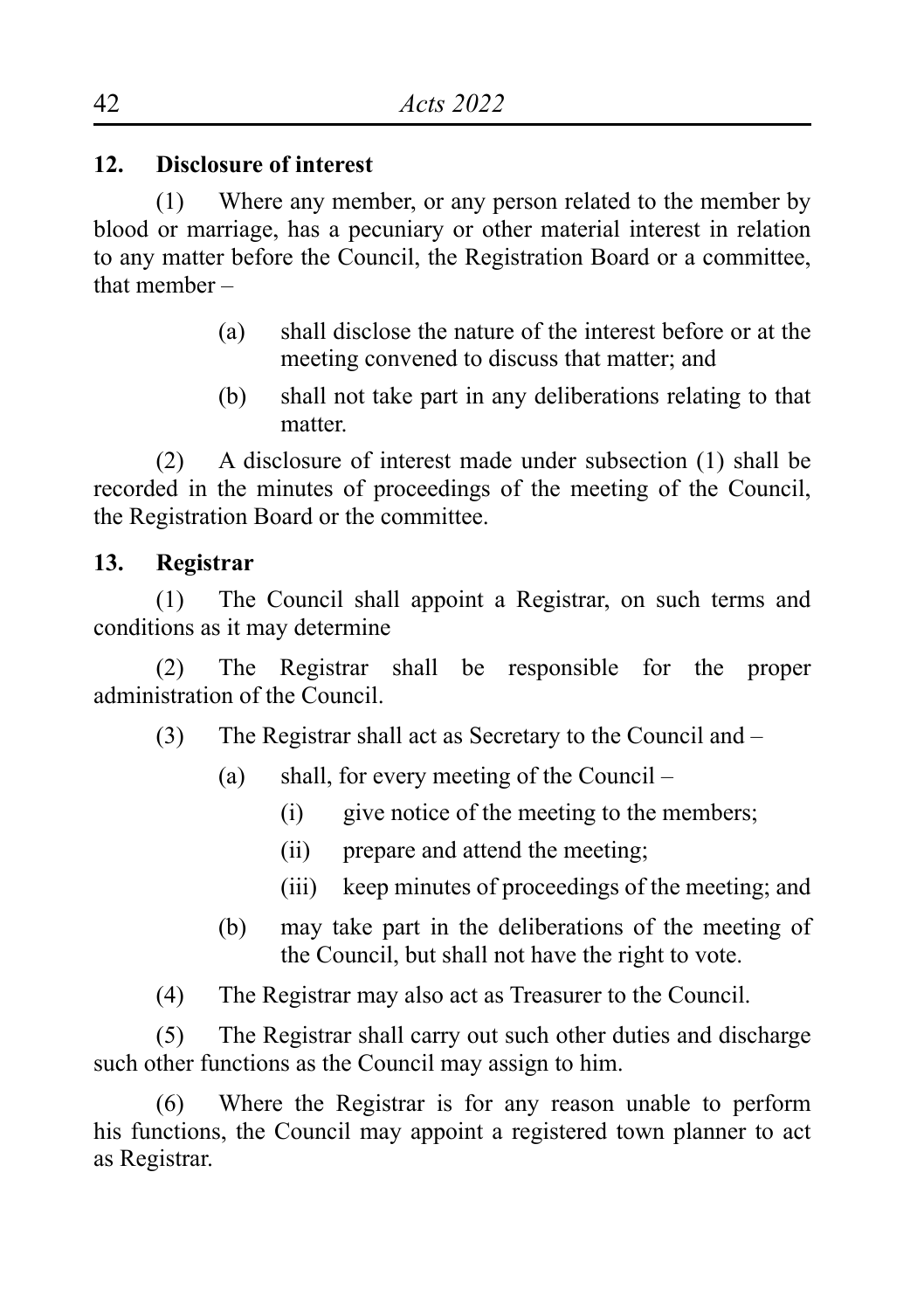#### **14. Delegation**

(1) The Council may, subject to such instructions as it may give, delegate to the Registrar such of its functions and powers as may be necessary for the effective management of the day to day business and activities of the Council, other than the power to –

- (a) sell or exchange any property;
- (b) make or receive any grant or donation;
- (c) borrow money and raise funds.

(2) The Registrar may, with the approval of the Council, delegate his functions and powers to such officer as he may designate.

# **15. Appointment of officers**

(1) The Council may appoint such officers as it considers necessary for the proper discharge of its functions under this Act.

(2) Every officer shall be under the administrative control of the Registrar.

# **16. Conditions of service of officers**

The Council may make provision to govern the conditions of service of its officers and, in particular, to deal with –

- (a) the appointment, dismissal, discipline, pay and leave of, and the security to be given to, officers;
- (b) appeals by officers against dismissal and any other disciplinary measure.

# **17. Protection from liability**

No liability, civil or criminal, shall be incurred by the Council, any member of the Council, the Registration Board or a committee or any officer, in respect of any act done or omitted by it or him in good faith in the discharge of its or his functions, or exercise of its or his powers, under this Act.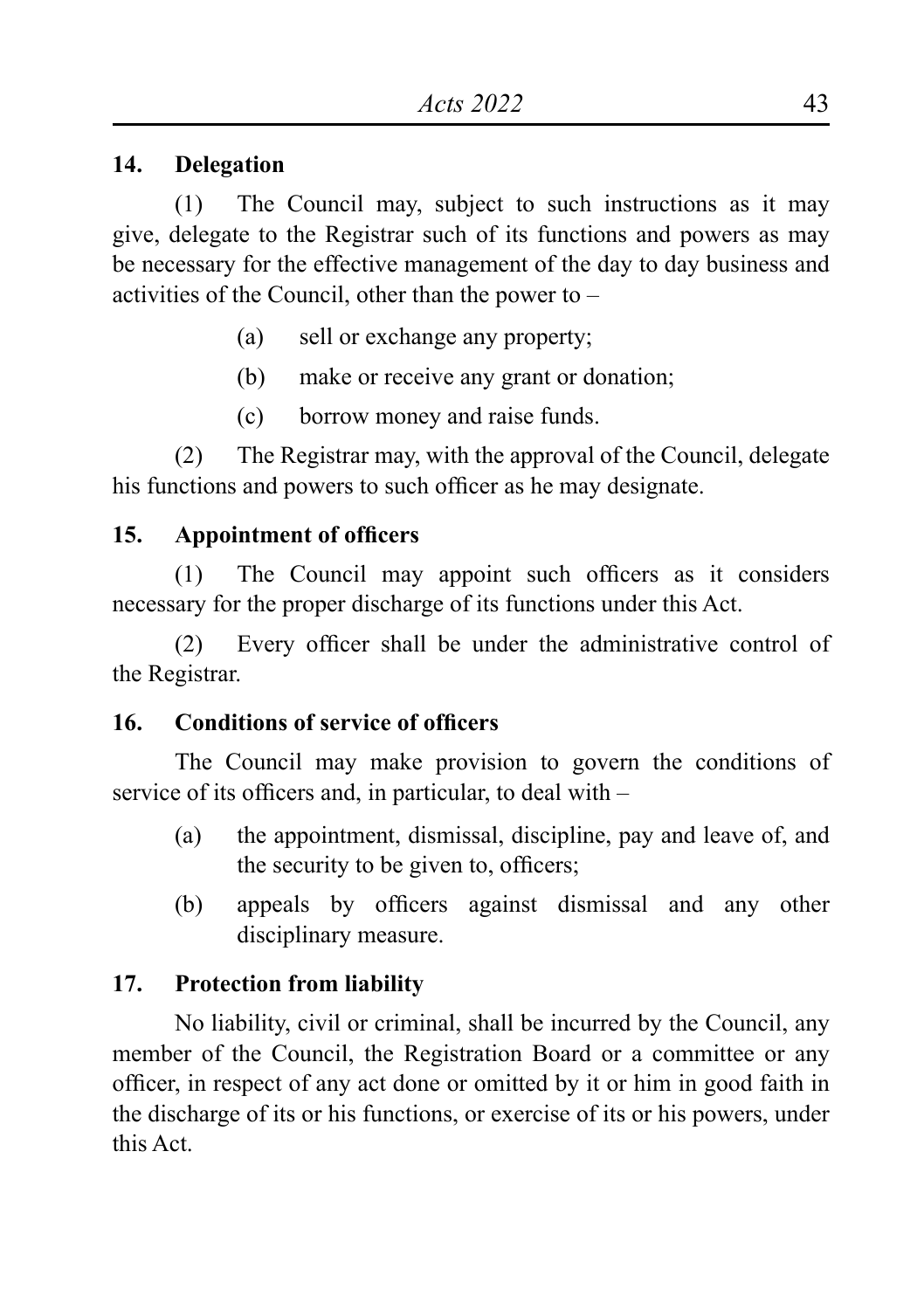## **18. Powers of Minister**

(1) The Minister may give such directions of a general character in writing to the Council, not inconsistent with this Act, as he considers necessary in the public interest, and the Council shall comply with those directions.

(2) The Minister may require the Council to furnish any information or document in relation to its activities, and the Council shall supply such information or document.

# **PART IV – REGISTERED TOWN PLANNER**

# **19. Town planning**

(1) No person or firm shall practise town planning in Mauritius unless registered as a town planner, local firm or foreign firm with the Council.

(2) Nothing in this Act shall prevent the different grades and cadre of Development Control Officers, Planning and Development Inspectors, Building Inspectors and Planning Inspectors, serving, respectively, in the Ministry, the Local Authorities and the Town and Country Planning Board, from performing their duties in accordance with their scheme of service.

# **20. Registration of town planner**

- (1) No person shall be registered as a town planner unless he
	- (a) satisfies the Council that he  $-$ 
		- (i) has attained the age of 21;
		- (ii) has not been convicted of an offence involving fraud or dishonesty in any country;
		- (iii) has not been disqualified or deregistered from practising town planning on account of professional misconduct, professional negligence, fraud, dishonesty or breach of a code of practice in any country; and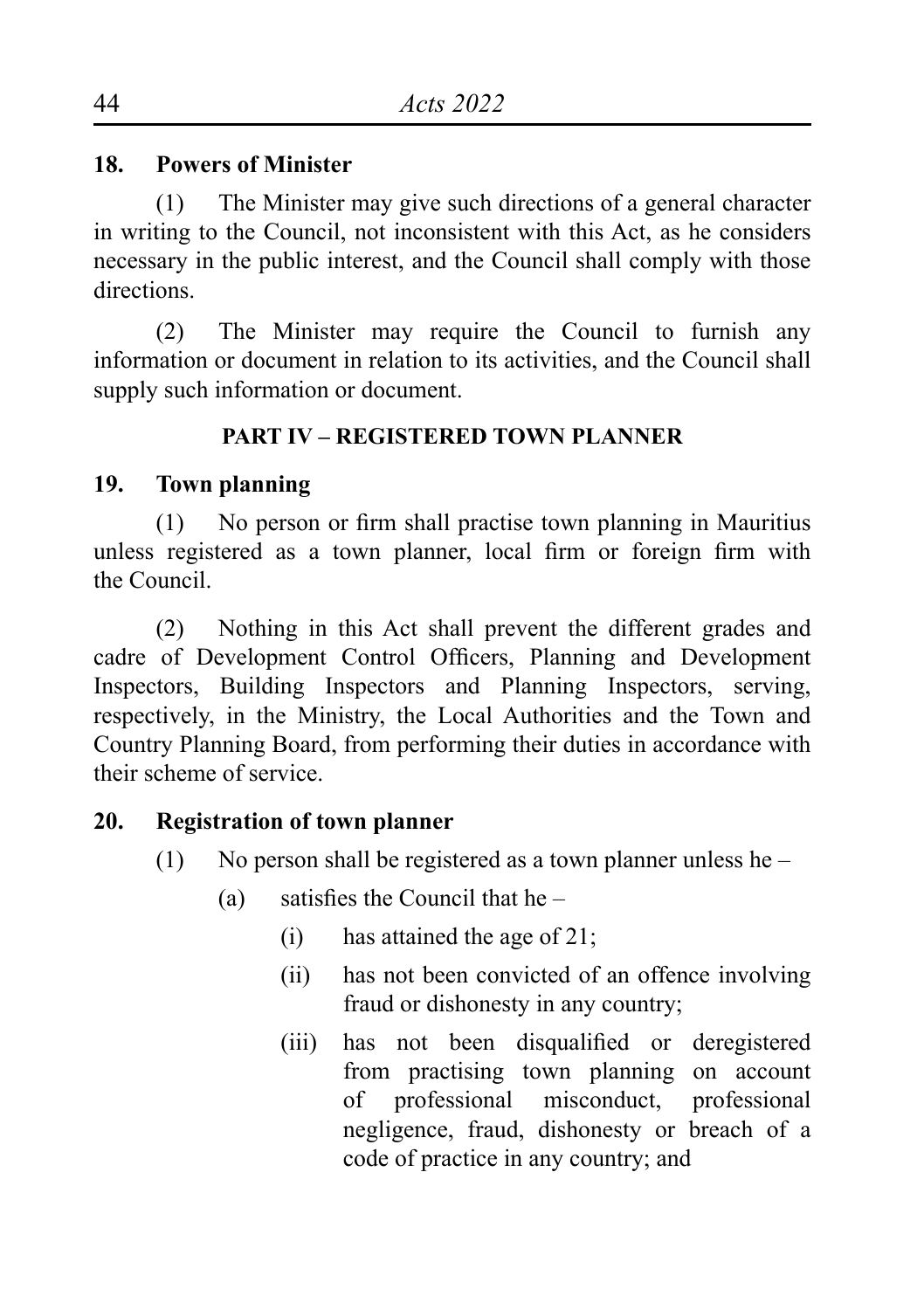- (iv) does not suffer from any mental impairment which is likely to hamper the performance of his duties as town planner;
- (b) holds a degree or a post graduate degree or an equivalent qualification in town planning from a university or other institution which is approved by the Council;
- (c) satisfies the Council, subject to subsection  $(3)$ , that
	- (i) he has at least 2 years' post-qualification experience in town planning; and
	- (ii) he has prepared such project related to the field of land use or spatial planning as the Council may assign to him;
- (d) pays such registration and annual fee as may be prescribed.

(2) (a) Any person who wishes to be registered as a town planner shall make a written application to the Registrar in such form and manner as the Council may determine.

(b) An application made under paragraph (a) shall be accompanied by –

- (i) the applicant's birth certificate and National Identity Card, or any other acceptable evidence of his identity, and in the case of a non-citizen, his passport;
- (ii) the original or a certified copy of the applicant's degree or equivalent qualification in town planning;
- (iii) subject to subsection (3), evidence of not less than 2 years' post-qualification experience in town planning and evidence that the applicant has prepared such project related to the field of land use or spatial planning as assigned to him by the Council;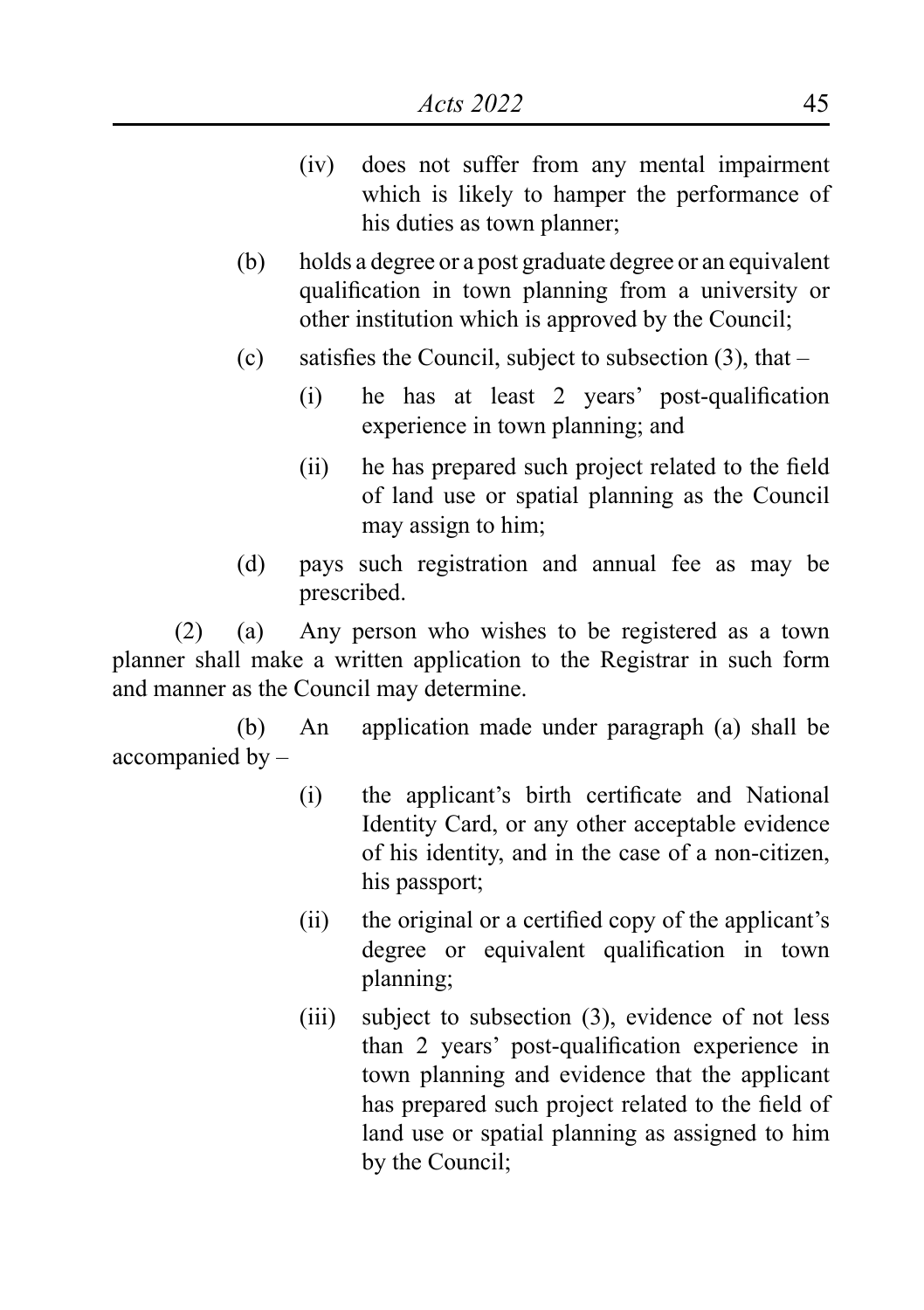- (iv) such processing fee as may be prescribed; and
- (v) such additional document or information as the Registrar may require.

(3) An applicant shall not be required to submit particulars under subsection (2)(b)(iii), where he satisfies the Council, by way of affidavit, that he is registered as a –

- (a) professional member in the field of town planning with the Royal Town Planning Institute of the United Kingdom; or
- (b) town planner with such other body as may be prescribed.

(4) (a) On receipt of an application made under subsection (2), the Registrar shall refer the application to the Registration Board for its recommendations.

(b) The Registration Board may, in assessing the application made under subsection (2), call the applicant for an interview.

(5) (a) The Council may, after due consideration of the recommendations of the Registration Board, grant or reject the application and shall forthwith notify the applicant of its decision.

(b) Where the Council grants an application under paragraph (a), it shall, on payment by the applicant of such registration and annual fee as may be prescribed, register the applicant as a town planner and issue to him a certificate of registration, subject to such terms and conditions as the Council may determine.

(c) Where the Council registers a town planner under paragraph (b), the Registrar shall forthwith enter in the Register the name, address, qualification and other particulars of the town planner.

(6) Where the Council is satisfied that a town planner has damaged or lost his certificate of registration, it may, on payment of such fee as may be prescribed, issue a duplicate certificate of registration to him.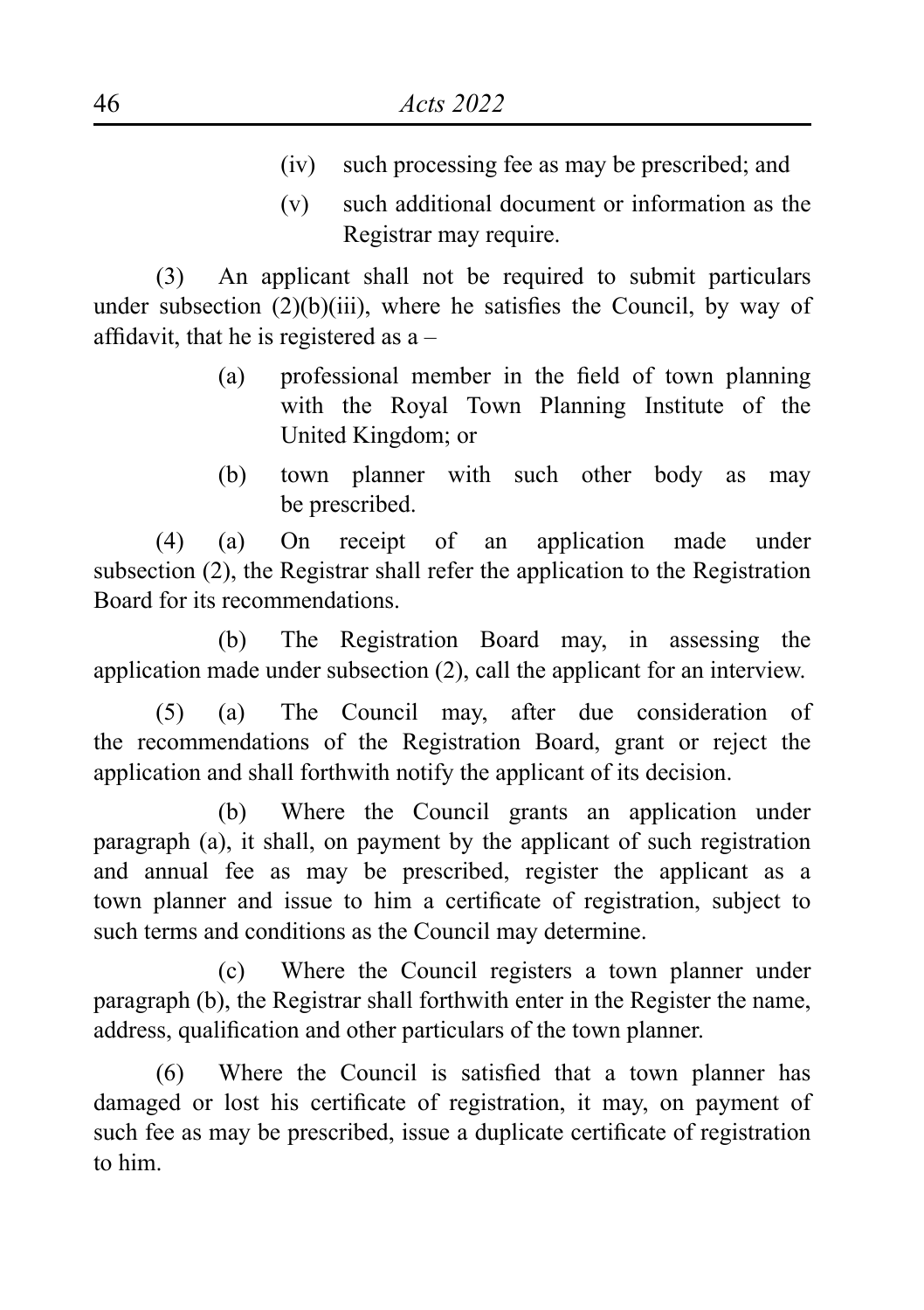## **21. Register**

(1) The Registrar shall keep a Register of town planners, or such other register as may be necessary, in such form and manner as the Council may determine.

- (2) The Registrar shall enter in the Register
	- (a) the name, address and qualifications of every town planner, local or foreign firm of town planners providing town planning services in Mauritius;
	- (b) any alteration in the particulars of a town planner, local or foreign firm of town planners;
	- (c) where a town planner, a local or foreign firm has been suspended or deregistered, an annotation to that effect; and
	- (d) such other particulars as the Council may determine.

(3) (a) Subject to subsection (2), where after registration, a town planner obtains any additional qualification in the field of town planning, the Council may, on application made by the town planner, add the additional qualification to the town planner's particulars in the Register.

(b) An application made under paragraph (a) shall be accompanied by such fee as may be prescribed.

# **22. Continuing Professional Development**

(1) Notwithstanding section 24, but subject to subsection (2), no registered town planner shall have his name entered on the annual list unless he has followed such Continuing Professional Development programmes as the Council may prescribe.

(2) Subsection (1) shall not apply to a town planner who is excused by the Council on such ground as may be prescribed.

# **23. Annual fee**

(1) Subject to subsection (2), every town planner and firm of town planners shall, on or before 31 May in every year, pay to the Registrar such annual fee as may be prescribed in respect of the year commencing on 1 July of the following financial year.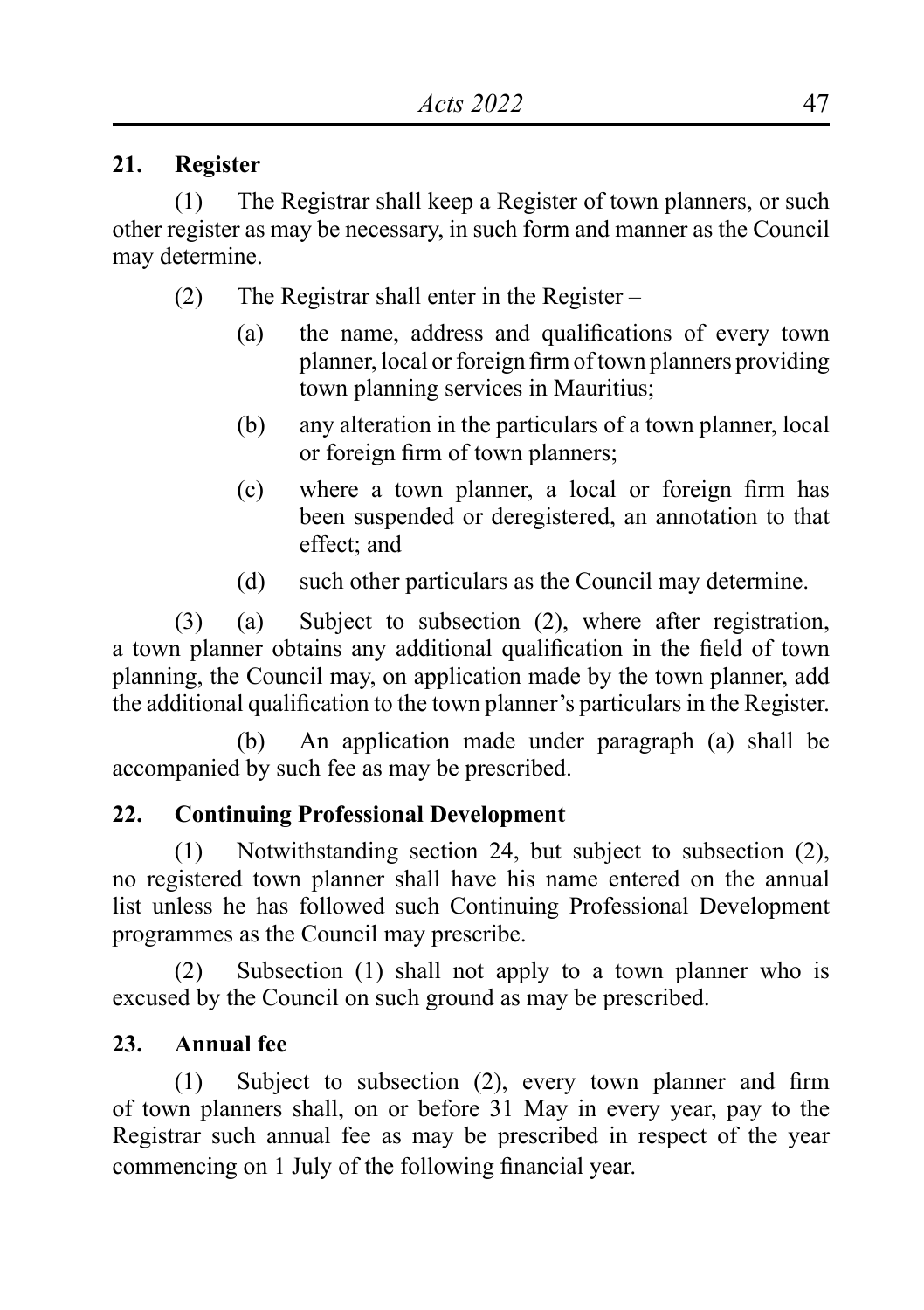(2) Where a town planner or a firm fails to comply with subsection (1), he shall be liable to pay the annual fee, together with a surcharge of 50 per cent of the annual fee, by 31 July in the year in respect of which it is due.

(3) Where a town planner or a firm fails to pay the annual fee together with the surcharge required under subsection (2), the council may deregister the town planner or the firm, as the case may be.

(4) Where a town planner or a firm is deregistered under subsection (3), the Council shall cause the Registrar to remove the name and other particulars of the town planner from the Register.

(5) The Council may, where a town planner or firm is deregistered under subsection (3), restore the name and other particulars of the town planner or firm on the Register on good cause shown and on payment of the annual fee together with its surcharge.

## **24. Annual list**

(1) The Registrar shall, not later than the end of August in every year, transmit to the Minister a list of all town planners and firms registered for that year.

(2) The Council shall, not later than 1 September in every year, publish in the Gazette an annual list of registered town planners and firms for that year.

# **PART V – REGISTRATION OF LOCAL AND FOREIGN FIRM OF TOWN PLANNERS**

#### **25. Local firm of town planners**

(1) No local firm of town planners shall provide town planning services in Mauritius unless it is registered as a local firm of town planners.

(2) An application for the registration of a local firm of town planners shall be made in such form and manner as may be prescribed.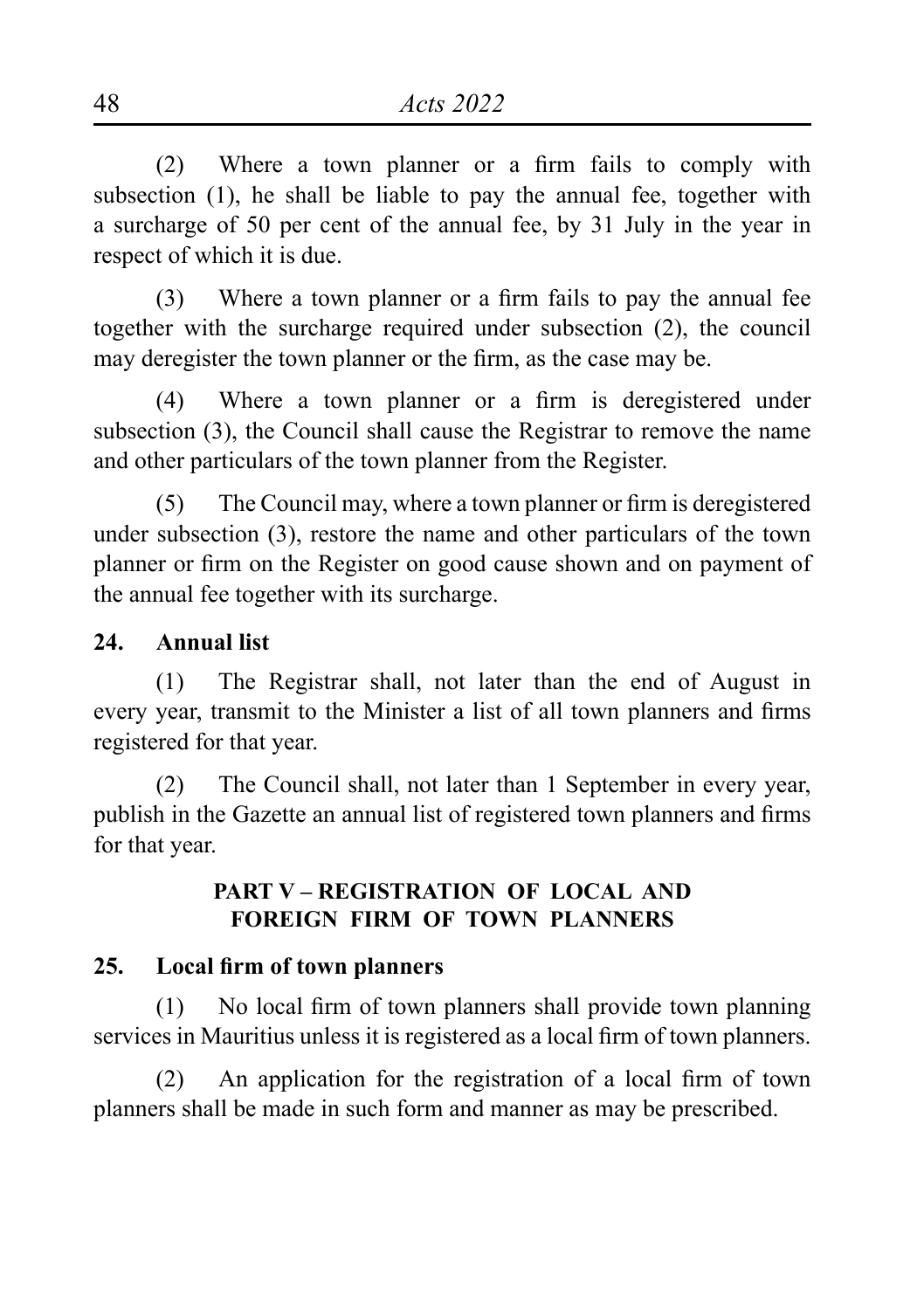### **26. Foreign firm of town planners**

(1) No foreign firm of town planners shall provide town planning services in Mauritius unless the firm is registered with the Council on such terms and conditions as may be prescribed.

(2) An application for the registration of a foreign firm of town planners shall be made in such form and manner as may be prescribed.

## **PART VI – DISCIPLINE**

# **27. Preliminary investigation**

- (1) The Council may investigate any complaint of
	- (a) professional misconduct or negligence; or
	- (b) a breach of the Code of Practice,

against a registered town planner, including a town planner in respect of whom the Council holds a delegated power.

- (2) Where the Council investigates a complaint, it
	- (a) shall notify the registered town planner whose conduct, act or omission is under investigation, of the nature of the complaint against him;
	- (b) may summon and hear the town planner who shall be given an opportunity of being assisted by a legal representative of his choice;
	- (c) may summon and hear witnesses;
	- (d) may call for the communication or production of any relevant record, document or article; and
	- (e) shall complete its investigation not later than 3 months from the date the investigation starts or such other time as may be determined by the Council.

(3) The Council shall, when investigating a complaint, keep a proper record of its proceedings.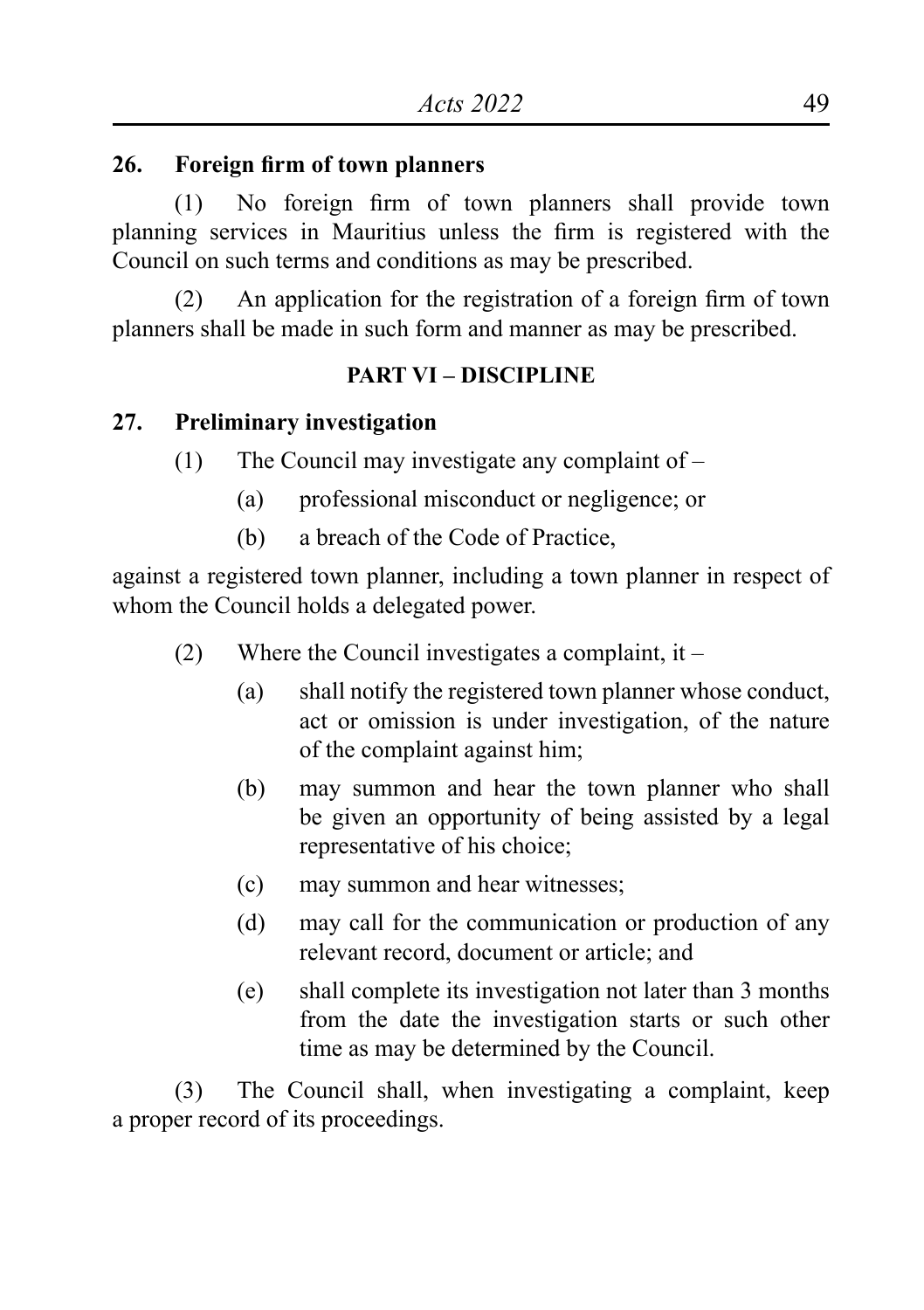(4) (a) Where, in the course of an investigation, any person refuses to communicate or produce any record, document or article on the ground of confidentiality, the Registrar may apply to the Judge in Chambers for an order directing that person to communicate or produce the record, document or article required for the purpose of the investigation.

 (b) Where the Judge is satisfied that the record, document or article sought is bona fide required for the purpose of the investigation, he may make an order under paragraph (a).

(5) (a) The Council may, for the purpose of an investigation, appoint a committee consisting of not less than 3 members.

- (b) A member who
	- (i) is closely related to a registered town planner, including a registered town planner in respect of whom the Council holds a delegated power; or
	- (ii) has any pecuniary or other personal interest in the subject matter of an investigation,

shall disclose his relationship or interest, as the case may be, and refrain from participating in the investigation.

(c) The committee may exercise any of the powers of the Council under subsection (2)(b), (c) or (d).

# **28. Disciplinary proceedings**

(1) Where, after an investigation, the Council considers it necessary to prefer charges against a registered town planner, it shall forward to the town planner a statement of those charges and call upon him to state in writing, before such date as the Council may specify, any grounds on which he relies to exculpate himself.

- $(2)$  Where
	- (a) the registered town planner does not furnish a reply to any charge forwarded under subsection (1) within the period specified; or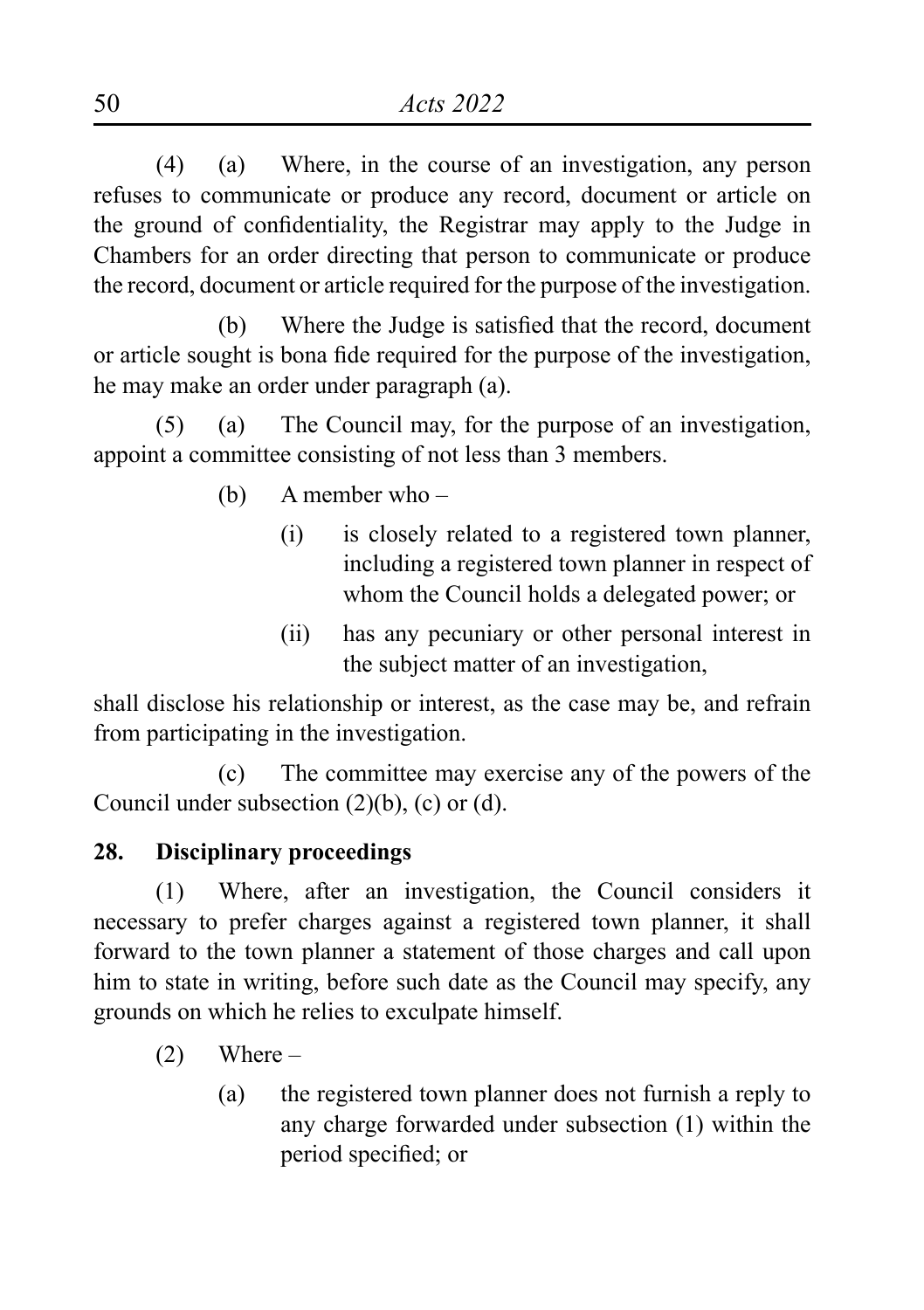(b) in the opinion of the Council, fails to exculpate himself,

the Council may, subject to section 33, institute disciplinary proceedings before a Professional Conduct Committee.

# **29. Professional Conduct Committee**

(1) The Council may, for the purpose of section 28, set up a Professional Conduct Committee which shall consist of –

- (a) a chairperson, who is or has been a Judge or Magistrate, or is a barrister of not less than 10 years' standing; and
- (b) 2 assessors, who shall be registered town planners with not less than 10 years' experience and who are not members.

(2) The chairperson and assessors of a Professional Conduct Committee shall be appointed by the Council on such terms and conditions as the Council may determine.

(3) The Council shall appoint a secretary who shall keep the minutes of proceedings of every meeting of the Professional Conduct **Committee** 

(4) (a) Where the chairperson or an assessor of a Professional Conduct Committee is related by blood or marriage to a registered town planner who is the subject of disciplinary proceedings, the chairperson or assessor shall disclose his relationship to the Professional Conduct Committee and shall not take part in those proceedings.

(b) Any disclosure made under paragraph (a) shall be recorded in the minutes of proceedings.

(c) Where the chairperson or an assessor does not take part in the proceedings under paragraph (a), the Council shall appoint another person to replace him.

(d) Any person appointed under paragraph (c) shall satisfy the requirements of subsection  $(1)(a)$  or  $(b)$ , as the case may be.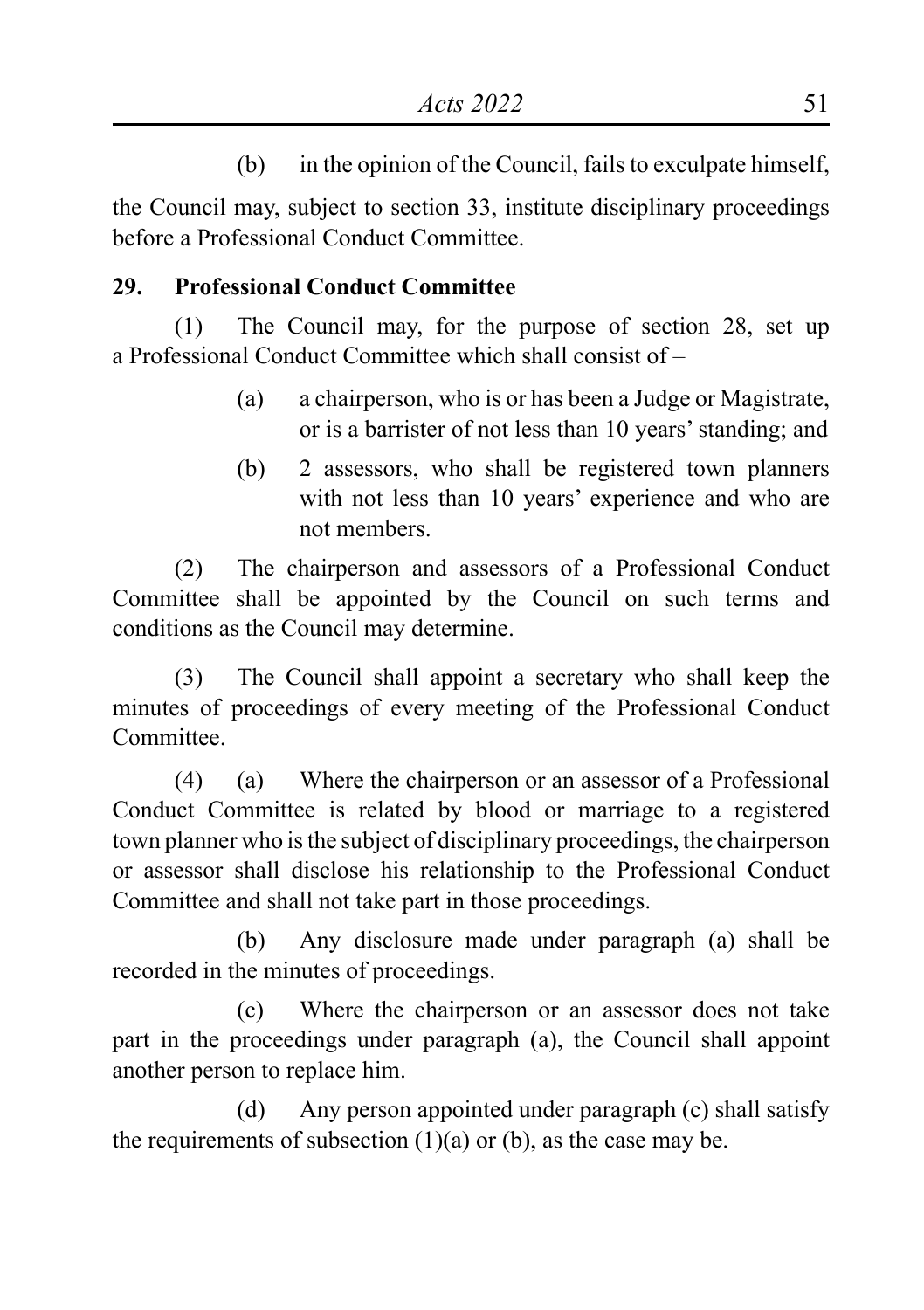# **30. Proceedings of Professional Conduct Committee**

(1) A Professional Conduct Committee shall meet at such time and place as the chairperson of the Committee thinks fit.

(2) Where disciplinary proceedings are instituted under section 28, the Professional Conduct Committee shall inquire into the charges preferred against the registered town planner.

- (3) A Professional Conduct Committee may
	- (a) summon any person to appear before it to give evidence or produce any record, document or article; and
	- (b) take evidence on oath, solemn affirmation or declaration and, for that purpose, administer an oath, solemn affirmation or declaration, as the case may be.

(4) (a) Where, in the course of any disciplinary proceedings, a person refuses to communicate or produce any record, document or article, the Registrar may apply to a Judge in Chambers for an order directing that person to communicate or produce the record, document or article required for the purpose of the proceedings.

(b) Where the Judge is satisfied that the record, document or article sought is bona fide required for the purpose of the proceedings, he may make an order under paragraph (a).

# **31. Disciplinary measures**

(1) A Professional Conduct Committee shall, after having heard any disciplinary proceedings, forward to the Council its report and a copy of its proceedings, including any record, document or article produced, not later than one month after the completion of the proceedings.

- (2) The report under subsection  $(1)$  shall include
	- (a) a finding as to whether the charge has been proved or not, and the reasons for such finding;
	- (b) details of any matter which, in the opinion of the Professional Conduct Committee, aggravates or alleviates the gravity of the charge; and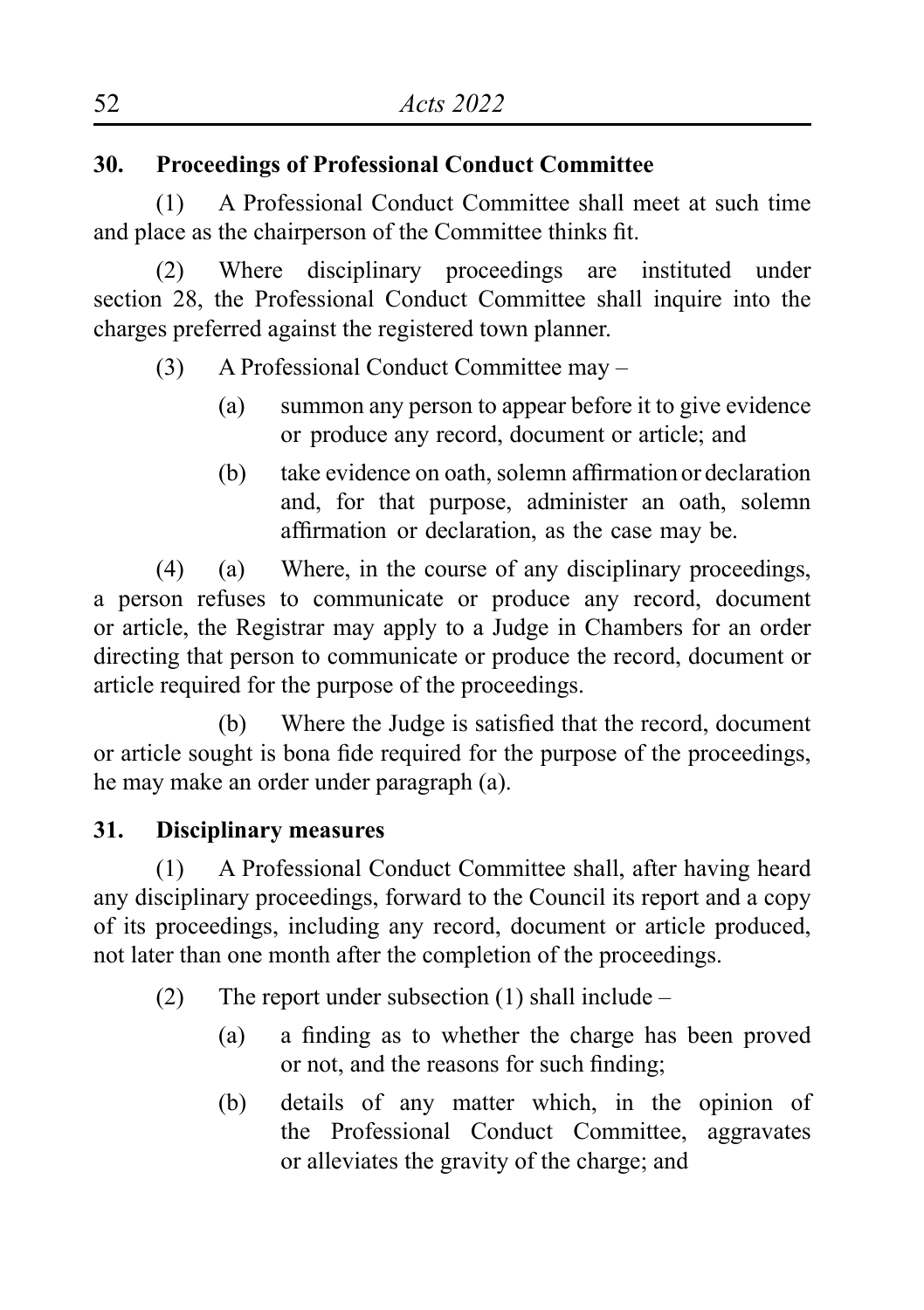(c) a summing up and such comments as will indicate clearly the opinion of the Professional Conduct Committee on the subject matter of the disciplinary proceedings.

(3) The Professional Conduct Committee shall not, in its report, make any recommendation regarding the form of disciplinary measure.

(4) (a) Where the report is in relation to a registered town planner, other than a registered town planner in respect of whom the Council holds a delegated power, and states that the charge has been proved, the Council may –

- (i) administer him a warning or a severe warning;
- (ii) suspend him as a registered town planner for a period not exceeding 2 years; or
- (iii) deregister him as a town planner.

(b) Where the report is in relation to a registered town planner, in respect of whom the Council holds a delegated power, the Council shall submit its own report to the Public Service Commission, in accordance with regulation 46E of the Public Service Commission Regulations.

(5) Where the sanction imposed by the Public Service Commission on a registered town planner, in respect of whom the Council holds a delegated power, is dismissal or retirement in the interest of the public service, the Council shall determine whether or not it shall suspend or deregister the town planner.

(6) A decision of the Council under subsection (4) or (5) shall be communicated to the registered town planner not later than 14 days from the date of the decision.

#### **32. Other disciplinary measures**

Without any of the proceedings provided for in sections 27 and 28 being instituted, the Council shall, where a registered town planner has been convicted of an offence and is serving a sentence of imprisonment or penal servitude, suspend him as a town planner for such time as the Council may determine or deregister him as a town planner.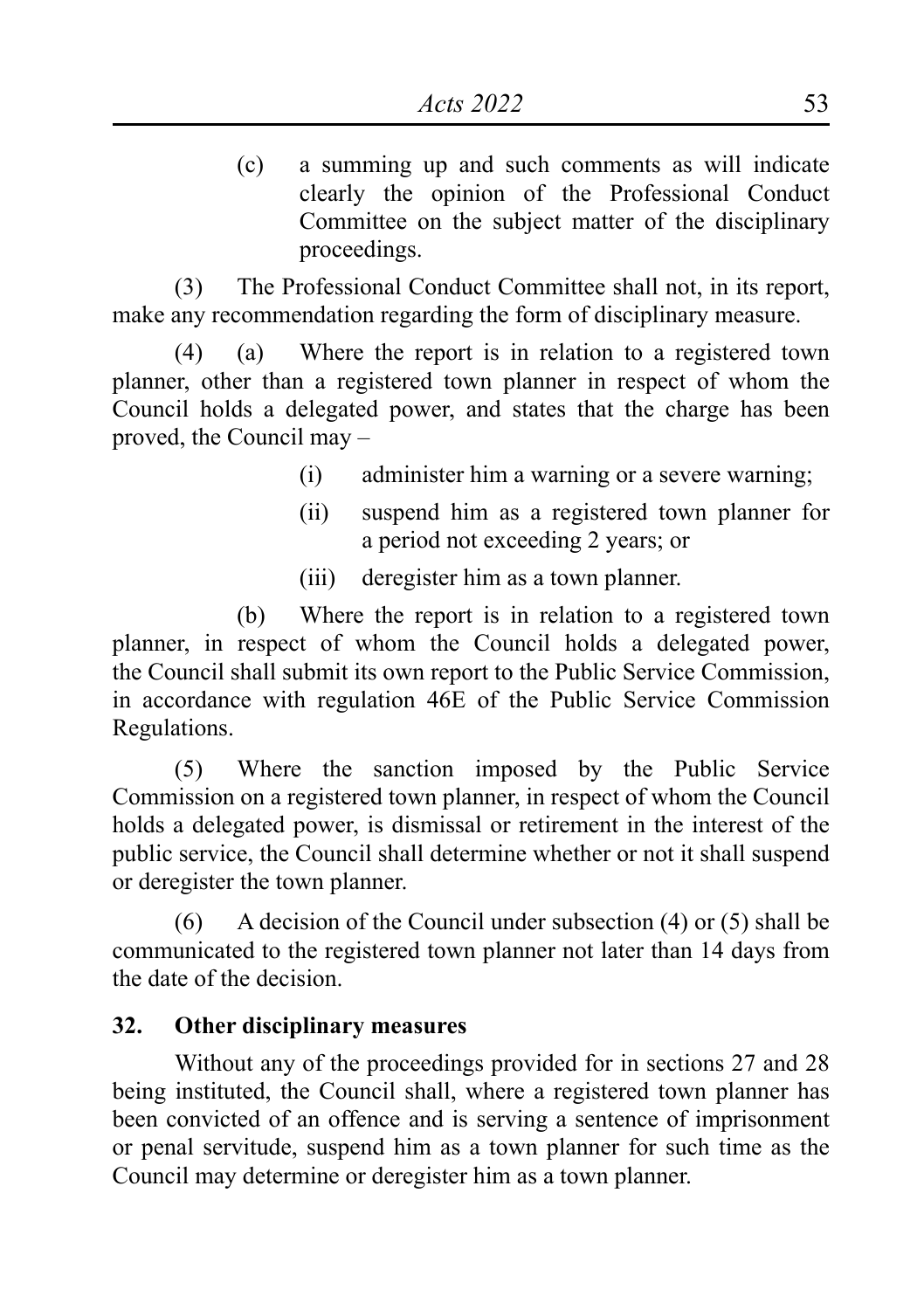# **33. Summary proceedings**

Where the Council is satisfied, after having carried out an investigation against a registered town planner, other than a registered town planner in respect of whom the Council holds a delegated power, that he has committed an act or omission which, in its opinion, is not considered to be of a serious nature, it may administer a warning or a severe warning to him.

# **34. Effect of suspension or deregistration**

The Council shall cause the Registrar –

- (a) to remove from the Register the name and other particulars of any town planner who has been deregistered under this Act;
- (b) to give notice of any suspension or deregistration under this Act in the Gazette and in 2 daily newspapers.

# **35. Restoration of name and other particulars to Register**

(1) Where the name and other particulars of a town planner have been removed from the Register in accordance with this Act, the name and other particulars of that person shall not be restored to the Register except by order of the Council or of the Supreme Court.

(2) The Council may, on its own motion or on application of the person concerned and after holding such inquiry as it may determine, cause the town planner's name and other particulars to be restored to the Register.

# **PART VII – FINANCIAL PROVISIONS AND ACCOUNTS**

# **36. General Fund**

The Council shall set up a General Fund –

- (a) into which shall be paid  $-$ 
	- (i) any grant, donation and contribution received by it;
	- (ii) any fee, rental or interest; and
	- (iii) any other sum which may lawfully accrue to it;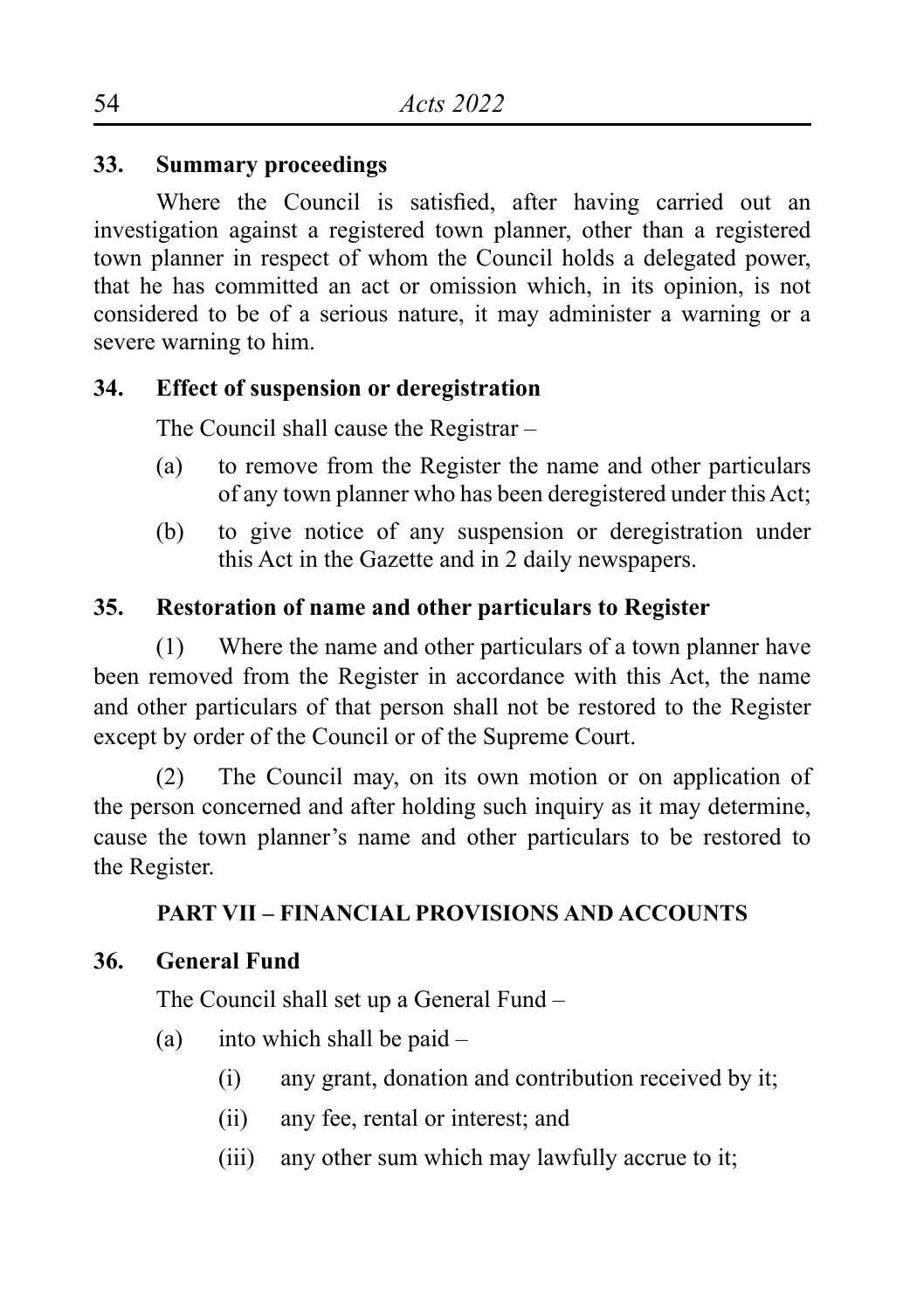(b) out of which all payments required to be made by the Council shall be effected.

# **37. Execution of documents**

(1) Subject to subsection (2), no deed, instrument, contract or other document shall be executed or signed by or on behalf of the Council unless it is signed by the Chairperson or, in his absence, by the Vice-chairperson.

(2) No cheque shall be signed by or on behalf of the Council unless it is signed by  $-$ 

- (a) the Chairperson or, in his absence, by the Vice-chairperson; and
- (b) the Registrar.

# **38. Donations**

Article 910 of the Code Civil Mauricien shall not apply to the Council.

# **39. Annual report**

(1) The Council shall submit an annual report to the Minister, together with an audited statement of accounts, on the operations of the Council in respect of every financial year.

(2) The Minister shall, at the earliest available opportunity, lay a copy of the annual report and audited accounts of the Council before the Assembly.

# **40. Audit**

(1) The Council shall keep proper accounts of all sums received and paid.

(2) The accounts for each financial year shall be audited by a licensed auditor appointed by the Council.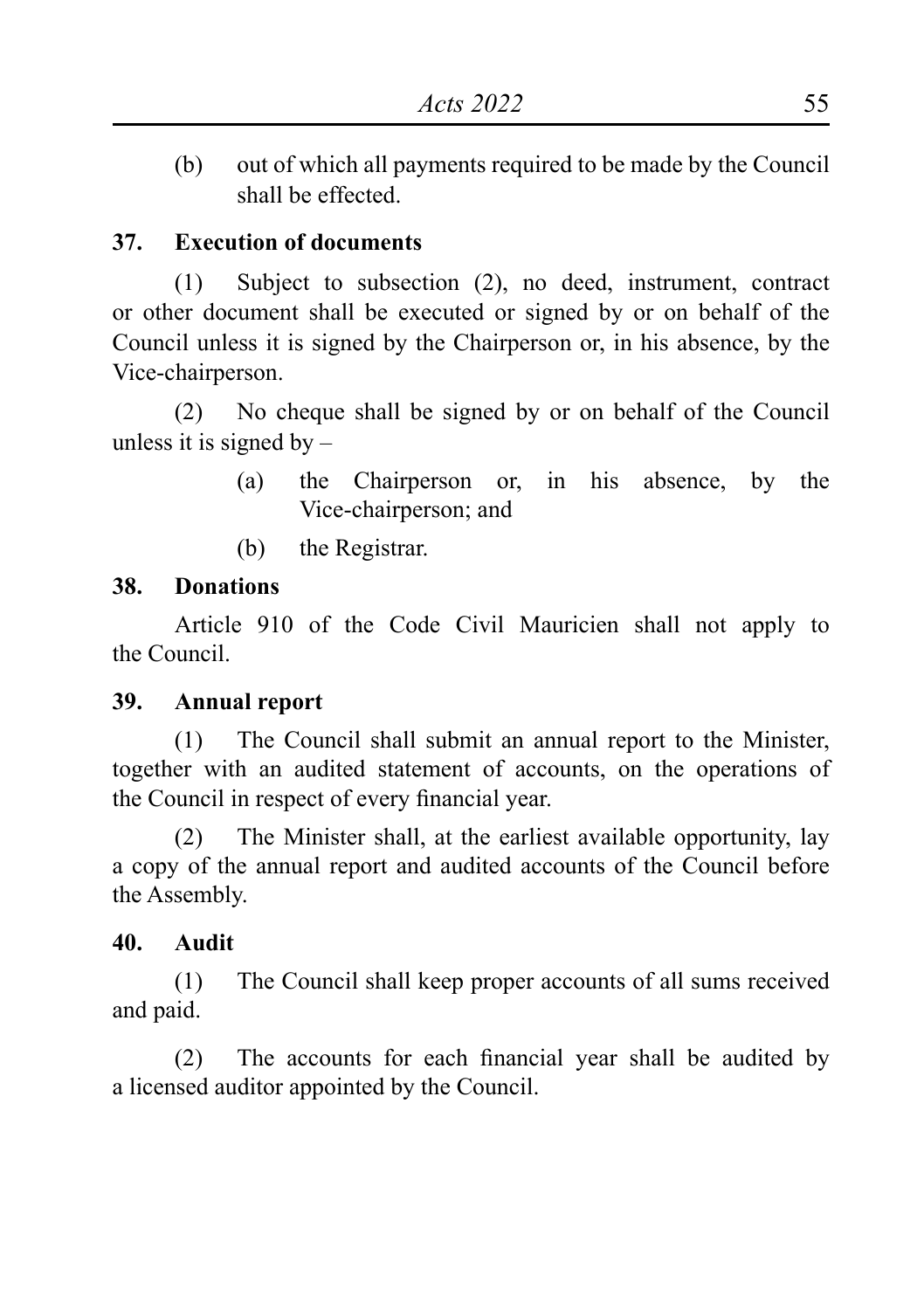# **PART VIII – MISCELLANEOUS**

# **41. Seal of Council**

The seal of the Council shall bear such device as it may approve.

# **42. Legal proceedings**

(1) The Council shall act, sue and be sued in its corporate name.

(2) Service of process by or on the Council shall be sufficient if made on behalf of or on the Registrar.

# **43. Confidentiality**

(1) No member of the Council, the Registration Board or a committee or officer shall, during or after his relationship with the Council, use or disclose any matter which comes to his knowledge in the performance of his functions, except for the purpose of administering this Act.

(2) Any person who, without lawful excuse, contravenes subsection (1) shall commit an offence and shall, on conviction, be liable to a fine not exceeding 50,000 rupees and to imprisonment for a term not exceeding 12 months.

# **44. Review of decision of Council**

- (1) A person who is aggrieved by a decision of the Council
	- (a) not to register him as a town planner or firm; or
	- (b) to take any disciplinary measure against him,

may apply for judicial review of the decision before the Supreme Court.

(2) On an application under subsection (1), the Supreme Court may make such order or give such directions in the matter as it may determine.

# **45. Offences**

- (1) Subject to section 19(2), any person who
	- (a) not being registered, or being suspended or deregistered, as a town planner –
		- (i) practises town planning;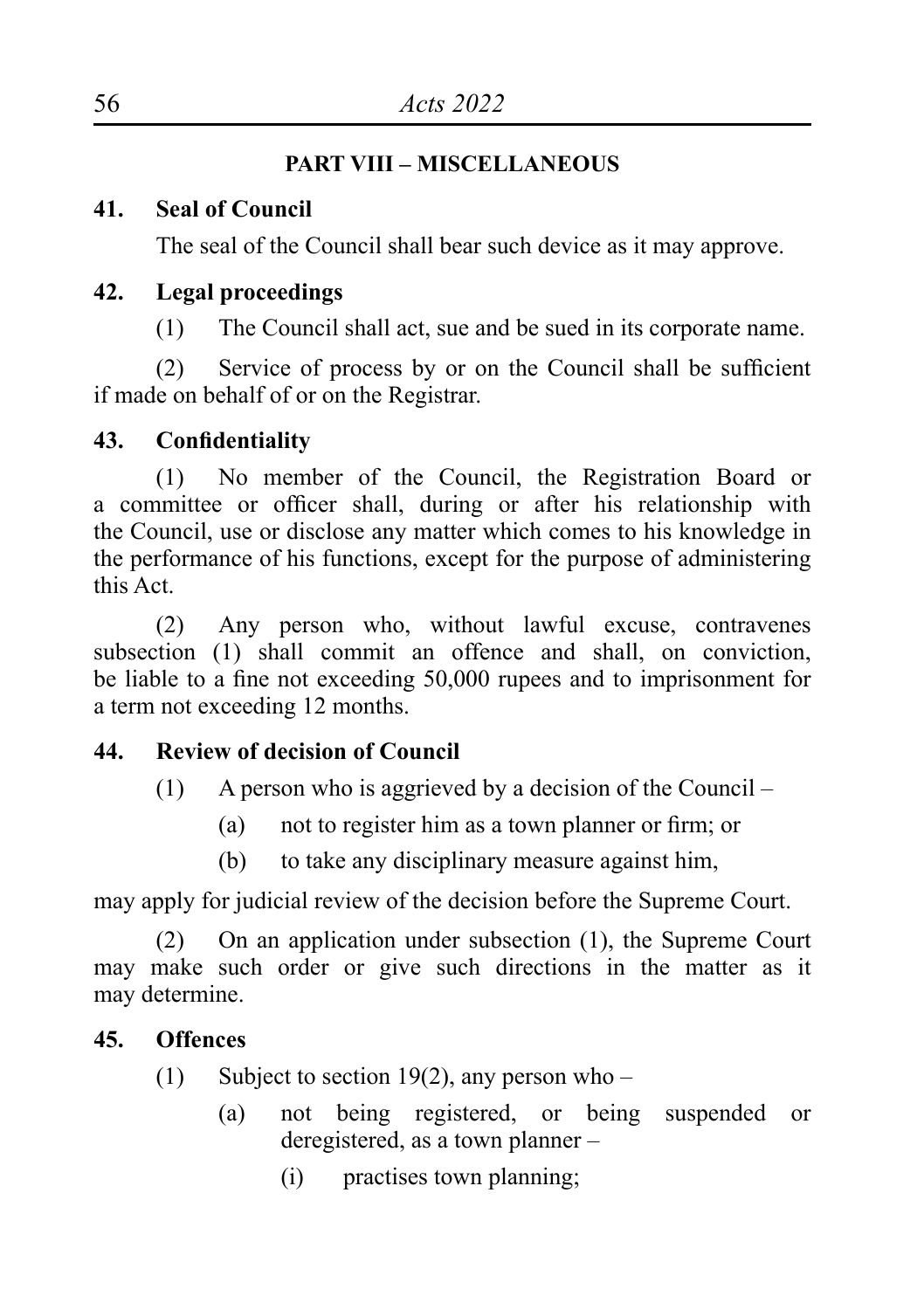- (ii) takes or uses the name, description or title "Professional Town Planner", "Chartered Town Planner", "Authorised Town Planner", "Authorised Foreign Town Planner", "Consulting Town Planner", "Qualified Town Planner", "Registered Town Planner" or "Town Planner", or any abbreviation thereof in any language, either alone or in connection with any other title, name, word or letter;
- (iii) holds himself out or conducts himself as a registered town planner;
- (iv) by any wilful act or omission, causes or induces any person to believe that he is a registered town planner; or
- (v) demands, sues for or recovers in any Court any charge by way of claim, counter-claim or otherwise in relation to any town planning services he claims to have provided as a registered town planner; or
- (b) fraudulently procures or attempts to procure his registration as a town planner,

shall commit an offence and shall, on conviction, be liable to a fine not exceeding 100,000 rupees and to imprisonment for a term not exceeding 2 years.

(2) For the purpose of this section, the performance of a single act relating to the practice of town planning may be held to be sufficient evidence of such practice.

(3) Notwithstanding subsection  $(1)(a)(ii)$ , nothing in this section shall prevent a local or foreign firm of town planners from using the name or title containing the words "Town Planner".

- (4) Any person who
	- (a) wilfully fails to attend a Professional Conduct Committee after having been summoned;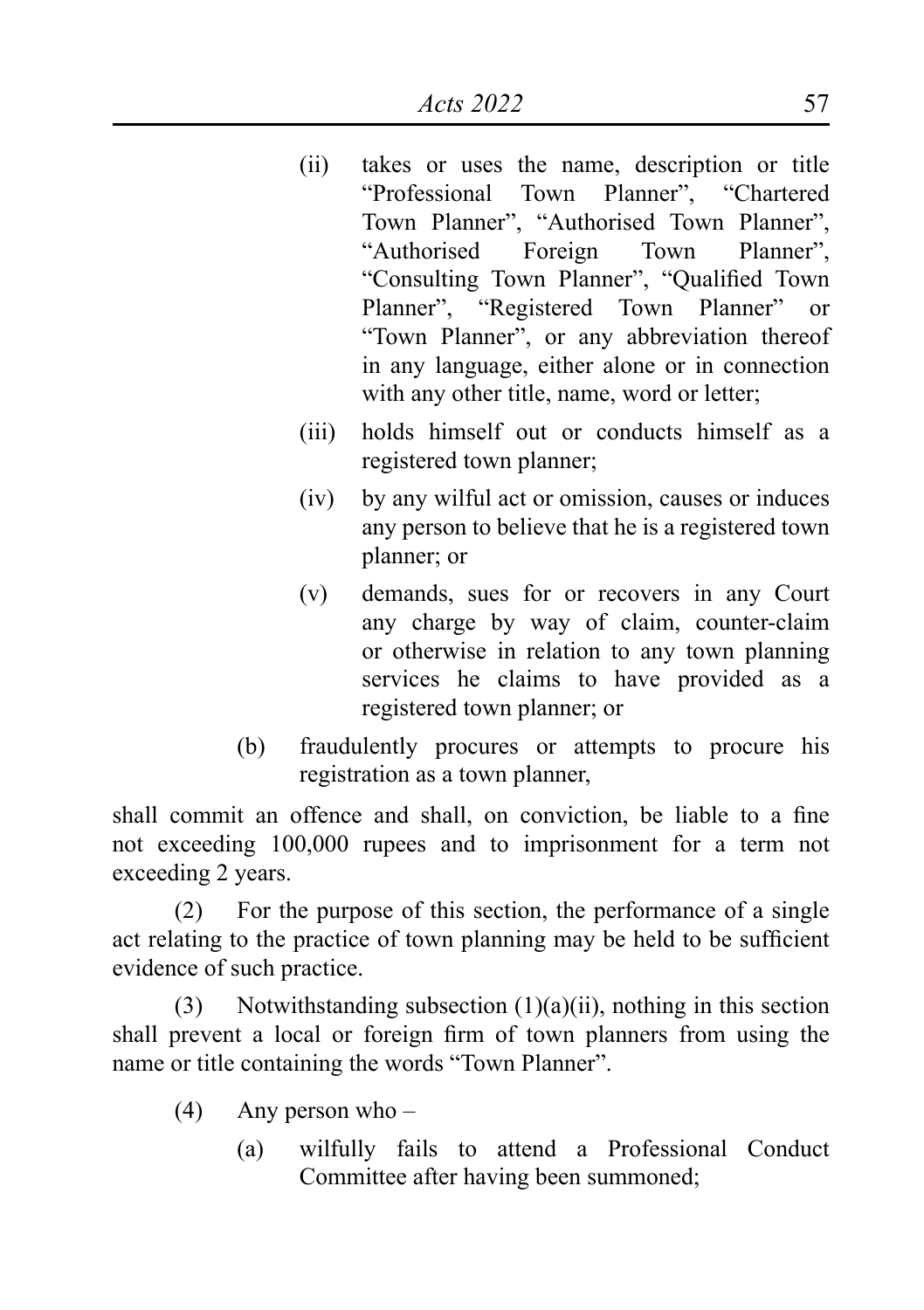- (b) refuses to take an oath or make a solemn affirmation or declaration, as the case may be, before a Professional Conduct Committee;
- (c) refuses without reasonable excuse to produce any record, document or article before the Professional Conduct Committee;
- (d) gives false evidence or evidence which he knows to be misleading before a Professional Conduct Committee;
- (e) obstructs the proceedings of a meeting of the Council or a Professional Conduct Committee;
- (f) molests any member of the Council or a Professional Conduct Committee in the course of, or on account of, any investigation or proceedings under this Act; or
- (g) in any other manner contravenes this Act or regulations made under this Act

shall commit an offence.

(5) Any person who commits an offence under subsection (4) shall, on conviction, be liable to a fine not exceeding 50,000 rupees and to imprisonment for a term not exceeding 2 years.

#### **46. Regulations**

(1) The Minister may for the purposes of this Act make such regulations as he thinks fit.

(2) Any regulations made under subsection (1) shall be made after consultation with the Council.

- (3) Any regulations made under subsection (1) may provide
	- (a) for a Code of Practice;
	- (b) for rules and guidelines for Continuing Professional Development programmes;
	- (c) for the levying of fees and the taking of charges;
	- (d) for the amendment of the Schedule;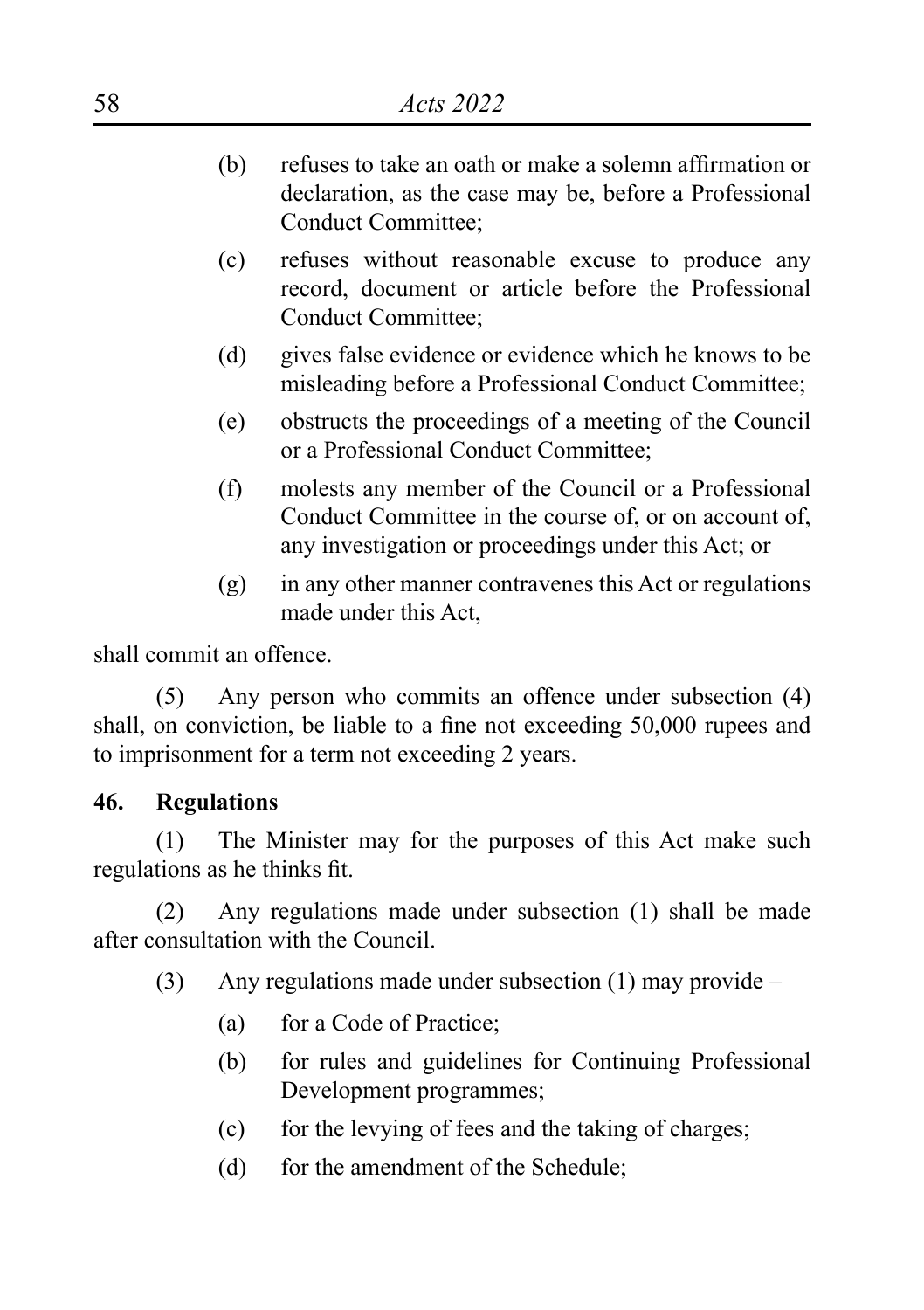- (e) for a list of the bodies referred to in section  $20(3)(b)$ ;
- (f) for any matter required to be prescribed under this Act; and
- (g) that any person who contravenes them shall commit an offence and shall, on conviction, be liable to a fine not exceeding 100,000 rupees and to imprisonment for a term not exceeding 5 years.

# **47. Savings and transitional provisions**

- (1) Every person who, on the commencement of this Act
	- (a) is registered as a professional member in the field of town planning with the Royal Town Planning Institute of the United Kingdom;
	- (b) is registered as a town planner with such other body as may be prescribed;
	- (c) is practising as a town and country planning officer or higher grade at the Ministry or a planning officer/ senior planning officer at the Town and Country Planning Board or as a planning and development officer or Head of Land Use Planning Department in a local authority in Mauritius; or
	- (d) submits proven evidence by way of an affidavit that he has practised as a town planner for a continuous period of at least 20 years,

shall, on the commencement of this Act, be deemed to be registered as a town planner under this Act and shall, on payment of such fee as may be prescribed, be issued with a certificate of registration under this Act.

(2) (a) Notwithstanding section 7, the Minister shall, on the commencement of this Act, appoint –

> (i) 4 town and country planning officers or officers of higher grade posted at the Ministry;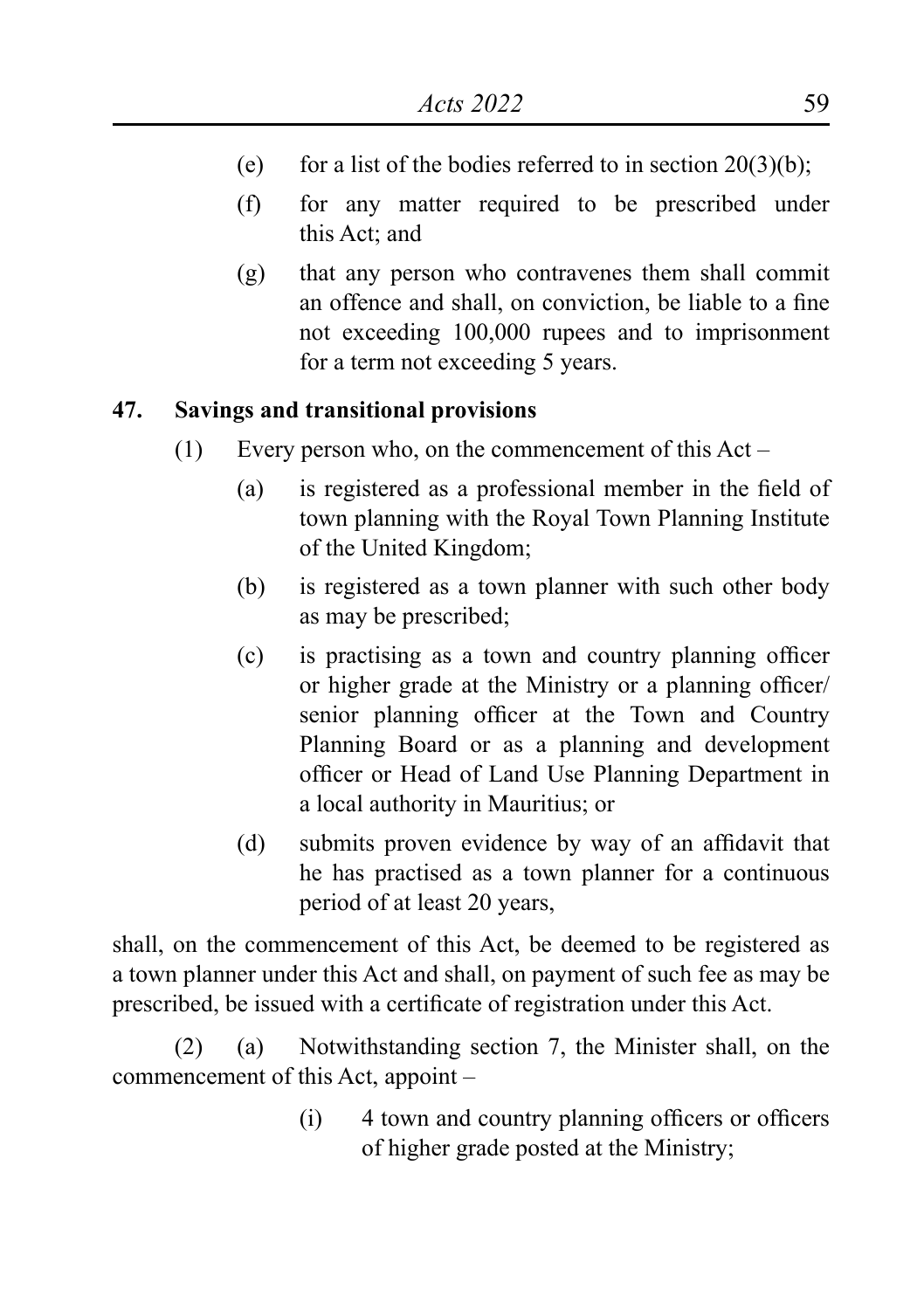- (ii) 3 planning and development officers or officers of a higher grade from the local government service: and
- (iii) 2 town planners who are in private practice,

as the initial members of the Council.

- (b) The members appointed under paragraph (a) shall
	- (i) elect from among themselves a Chairperson and a Vice-chairperson;
	- (ii) appoint a Registrar of the Council for a term not exceeding 12 months; and
	- (iii) hold office for a period not exceeding 12 months.

(c) At any meeting of the Council, 5 members shall constitute a quorum.

(3) The Registrar shall, within 12 months of the commencement of this Act, transmit to the Minister a list of all town planners who are deemed to be so registered or are so registered.

(4) Where this Act does not make provision for any transition, the Minister may make such regulations as may be necessary for such transition.

#### **48. Commencement**

(1) Subject to subsection (2), this Act shall come into operation on a date to be fixed by Proclamation.

(2) Different dates may be fixed for the coming into operation of different sections of this Act.

Passed by the National Assembly on the nineteenth day of April two thousand and twenty two.

 $\overline{\phantom{a}}$  , where  $\overline{\phantom{a}}$ 

 **Bibi Safeena Lotun (Mrs)** *Clerk of the National Assembly*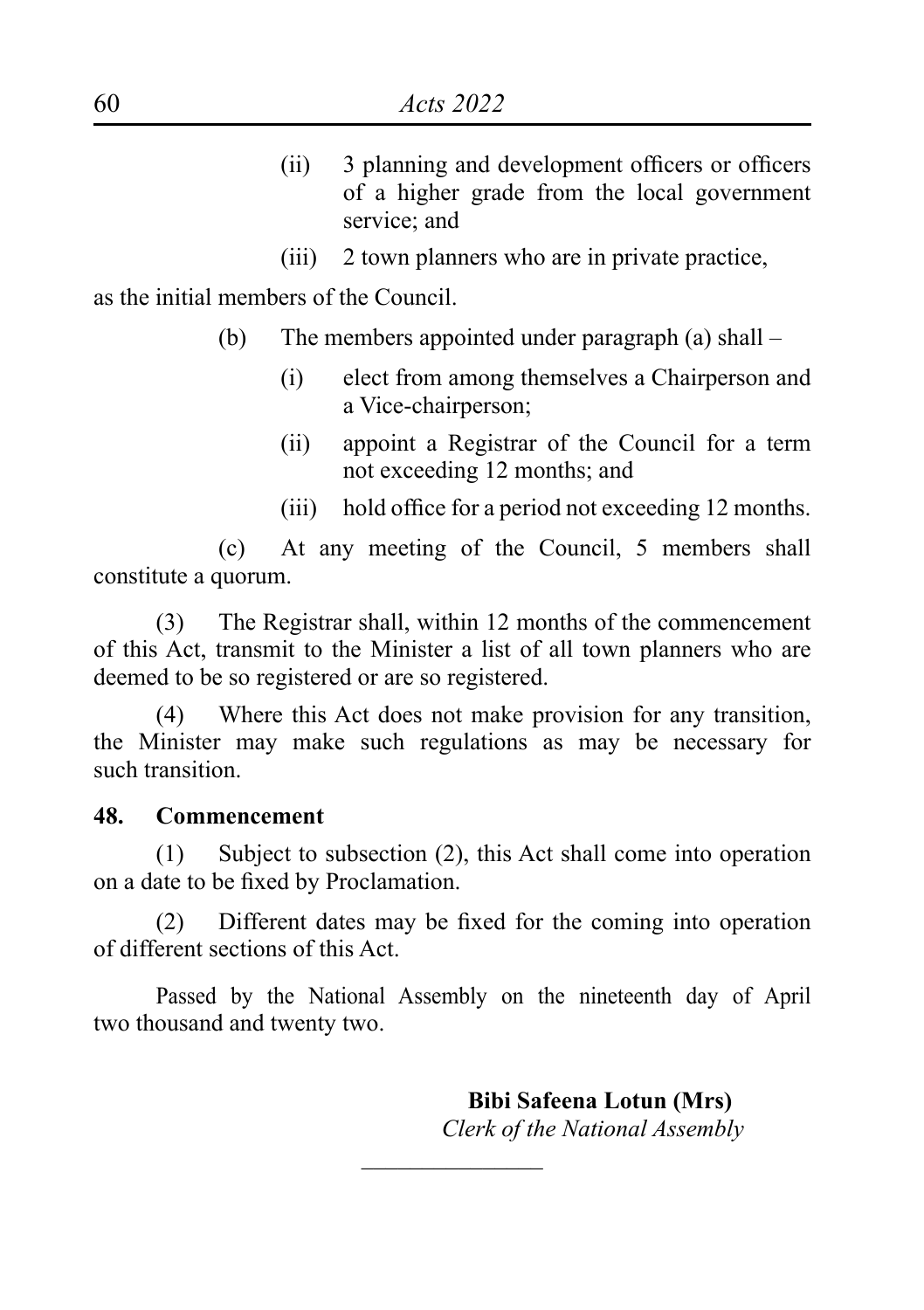#### **SCHEDULE**

[Section  $7(1)(c)$ ]

# **PROCEDURE FOR ELECTION**

## **1. Calling for nominations and appointment of nomination day**

The Registrar shall, within 9 months of the commencement of this Act and, thereafter, not less than one month before the expiry of the term of office of the members specified in sections  $7(1)(c)$  or  $47(2)(a)(iii)$ , publish, in the Gazette and such newspaper as he may determine, a notice –

- (a) inviting the submission of nominations; and
- (b) appointing a day, time and place for the nominations to be submitted.

# **2. Eligibility to stand as candidate**

No person shall be eligible to stand as candidate for election as a member unless, on nomination day –

- (a) he is a registered town planner; and
- (b) (i) he is not subject to any investigation;
	- (ii) no disciplinary proceedings are being held against him under section 28; and
	- (iii) no disciplinary measure has been taken against him during the last 5 years preceding the nomination.

# **3. Procedure after nomination**

Where the number of persons duly nominated exceeds the number of persons to be elected, the Registrar shall publish, in the Gazette and such newspaper as he may determine, a notice –

- (a) specifying the names of the persons duly nominated;
- (b) appointing a day, time and place, being not less than 15 days after the publication of the notice, for the holding of an election.